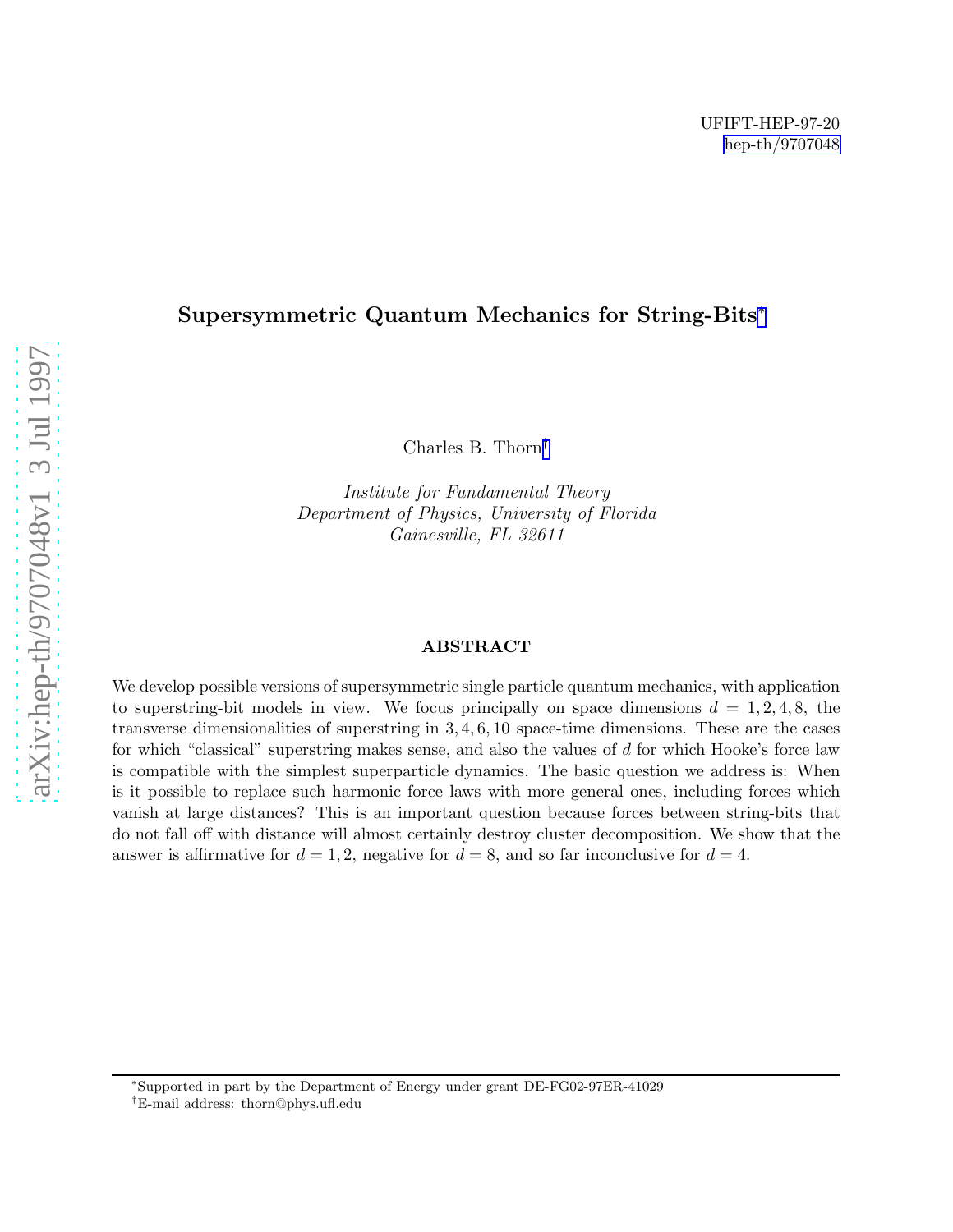### 1 Introduction

In string-bit models[[1](#page-16-0), [2\]](#page-16-0), string is viewed as a polymer molecule, a bound system of point-like constituents which enjoy a Galilei invariant dynamics. This can be consistent with Poincaré invariant string, because the Galilei invariance of string-bit dynamics is precisely that of the transverse space of light-cone quantization. If the string-bit description of string is correct, ordinary nonrelativistic many-body quantum mechanics is the appropriate framework for string dynamics. Of course, for superstring-bits, this quantum mechanics must be made supersymmetric  $[3, 4]$  $[3, 4]$  $[3, 4]$  $[3, 4]$  $[3, 4]$ .

One virtue of the string-bit idea is that the forces which bind the bits into string are also responsible for the interaction between different parts of string. However, this double duty poses a difficult challenge. It is no longer sufficient to posit non-interacting "free" string as the fundamental degree of freedom upon which interactions are imposed, for example, by adding non quadratic terms to a "string-field" Lagrangian. In order to be able to define a scattering matrix, the composite polymers must obey cluster decomposition: the interaction between widely separated polymers must vanish sufficiently rapidly. Thus the simple expedient of modelling the bond between nearest neighbors on a polymer by a harmonic "spring" force (Hooke's Law) will not do. Such a long-range force would be indirectly felt between constituents in distant polymers, violating clustering. The only forces in the fundamental string-bit Hamiltonian should be of short range.

Supersymmetric quantum mechanics in one spatial dimension is well known to allow an essentially arbitrary potential of the form[\[5\]](#page-16-0)

$$
V(x) = W^{2}(x) \pm W'(x),
$$
\n(1.1)

where  $W$  is the so-called superpotential. The extension of supersymmetric quantum mechanics to higher dimensions and to situations involving more than the minimal number of supercharges has been explored by various authors [[6, 7, 8\]](#page-16-0). These works address the problem of constructing superalgebras with varying numbers of supercharges, and they conclude that the possibilities are strikingly limited. For example, within their working assumptions the only non-gauge models with more than four supercharges require harmonic potentials. An exception occurs when there is a gauge invariance (that is when there are first class constraints) and the superalgebra is allowed to close modulo a term which vanishes on gauge invariant states. In the latter case the claim is that one is limited to those quantum mechanical models that result from dimensionally reducing a supersymmetric Yang-Mills field theory[\[6, 7](#page-16-0)]. Our work does not conflict with any of these conclusions, but we relax the assumption that the supercharges be linear in the fermionic dynamical variables. At the same time we shall narrow the field of possibilities by requiring rotational invariance, which is not demanded in the articles cited above.

The reason we want rotational invariance is that we regard the one particle quantum mechanics we explore in this paper as a sub-sector of a many body Galilei invariant quantum mechanics,  $e.g.$ the center of mass dynamics of a two particle system. For the same reason, we retain another restrictiveassumption of  $[6, 7, 8]$  $[6, 7, 8]$  $[6, 7, 8]$  $[6, 7, 8]$  $[6, 7, 8]$  $[6, 7, 8]$ , that the supercharges be linear in the particle momentum. This will then naturally implement the requirement from Galilei invariance that each particle momentum enter the hamiltonian *quadratically*. In this context it is worthwhile pointing out that without some such restriction, the problem of exhibiting a superalgebra with a highly nonharmonic hamiltonian is trivially solved. Indeed, pick any hermitian operator  $\Omega$  acting on the state space of a (nonsupersymmetric) quantum particle. Adjoin to the system of quantum operators, spinor valued elements  $S^A$  of a Clifford algebra which commute with all other operators. Then  $S^A\Omega$  satisfies the superalgebra with  $H = \Omega^2/2$ . Clearly there is very little interesting about this supersymmetric system: all we have is multiple copies of an original non-supersymmetric system, with hamiltonian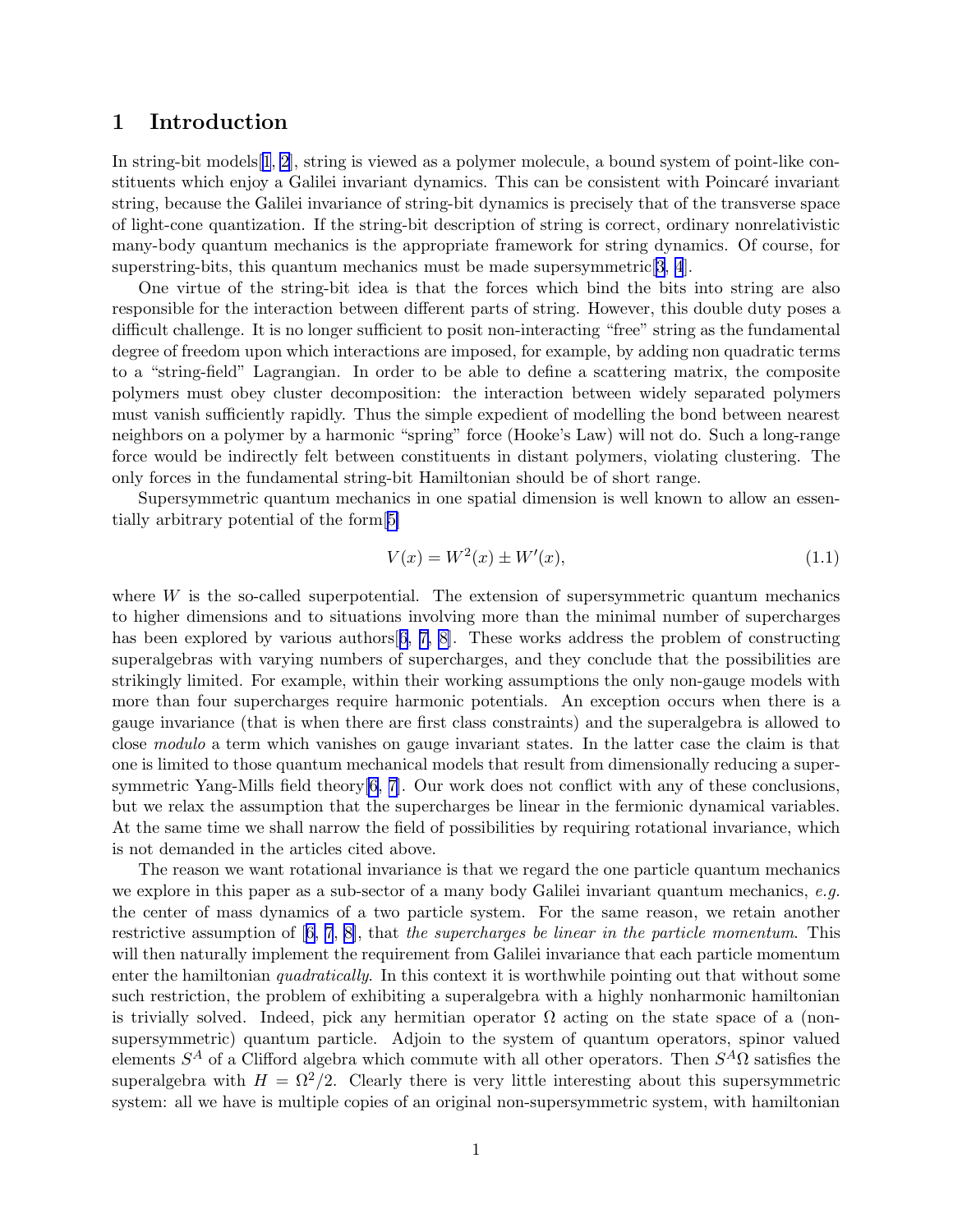<span id="page-2-0"></span> $\Omega^2/2$ , whose only special feature is a positive definite hamiltonian.

As mentioned above, the larger context of this work is to find a satisfactory string-bit model for superstring in which the forces between bits fall off with distance. In earlier work[[9](#page-16-0)] Bergman and I constructed such a model with full Galilei supersymmetry, but it had the fatal flaw that the potential energy of the two bit system also vanished at large distance. Since the model was supersymmetric this meant that any bound state would have zero binding energy. In fact the twobit system did not possess even a zero energy bound state. Thus we place particular emphasis on models in which the forces vanish at large distance while the potential energy approaches a nonvanishing (positive) constant. In such models a supersymmetric ground state will automatically have nonvanishing binding energy.

We shall only consider non-gauge models in this article. Although we consider the problem of developing supersymmetric particle quantum mechanics in arbitrary dimensionalities very interesting, the fact that each dimensionality presents special features leads us to narrow our attention to the dimensionalities of interest for string theory:  $d = 1, 2, 4, 8$ , the transverse dimensionalities for 3, 4, 6, and 10 dimensional space-time. It is precisely for these dimensionalities that it is possible to introduce a harmonic potential into superparticle dynamics. Our main interest in this article is to inquire whether short range forces are also possible for these cases. For  $d = 1$  Witten's analysis shows that they are. We shall find that only harmonic forces are possible in an 8-dimensional model with 8 supercharges but short-range forces can be introduced in a 2-dimensional model with 2 supercharges. In the latter case we shall exhibit supercharges with terms cubic in the fermionic variables. This explicitly demonstrates that the assumption of earlier authors that the supercharges are linear in fermionic variables is overly restrictive.

The rest of the paper is organized as follows. In Section 2 we discuss supersymmetry in models with only harmonic forces. Although such models have been studied before, we discuss them here to set notation and also to display the supercharges as spinors of the rotation group. In Section 3 we consider generalizations to non-harmonic forces, and find the severe restrictions mentioned above. The models we present and study certainly resemble some of those in the literature we have cited. There are, however, new features that arise in some of our models chiefly because, motivated by superstring applications, we include more than the minimal number of fermionic degrees of freedom. In Section 4 we analyze the 2-dimensional models in some detail, exhibiting cases in which there is a supersymmetric ground state with finite binding energy. Finally, we conclude in Section 5 with a discussion of the application of our results to superstring-bit models. We deal with the case  $d = 4$ in an appendix.

#### 2 Harmonic Forces

In the main text, we shall limit our constructions of supersymmetry algebras to those of hermitian supercharges  $Q_A$  where A is a  $2^{d/2}$  dimensional Majorana spinor index for  $O(d)$ . We also allow a further restriction to a Majorana-Weyl spinor when possible. Then  $d$  is limited to those dimensions for which the Dirac gamma matrices can be chosen real and symmetric:

$$
\gamma_{AB}^k = \gamma_{AB}^{k*} = \gamma_{BA}^k \qquad \{\gamma^k, \gamma^l\} = 2\delta_{kl} \tag{2.2}
$$

For application to superstring the interesting dimensions are  $d = 2, 8^*$  (the transverse dimensionalities for string in 4 and 10 dimensional space-time, respectively). Similarly we choose Grassmann

<sup>\*</sup>The other case interesting for superstring is  $d = 4$  for which Majorana gamma matrices don't exist. Thus  $Q_A$ ,  $S<sup>A</sup>$ , and  $\tilde{S}<sup>A</sup>$  are all non-hermitian. This case is also consistent with harmonic forces, provided a Weyl restriction is made. We shall discuss this case in an appendix to keep the line of argument uncluttered.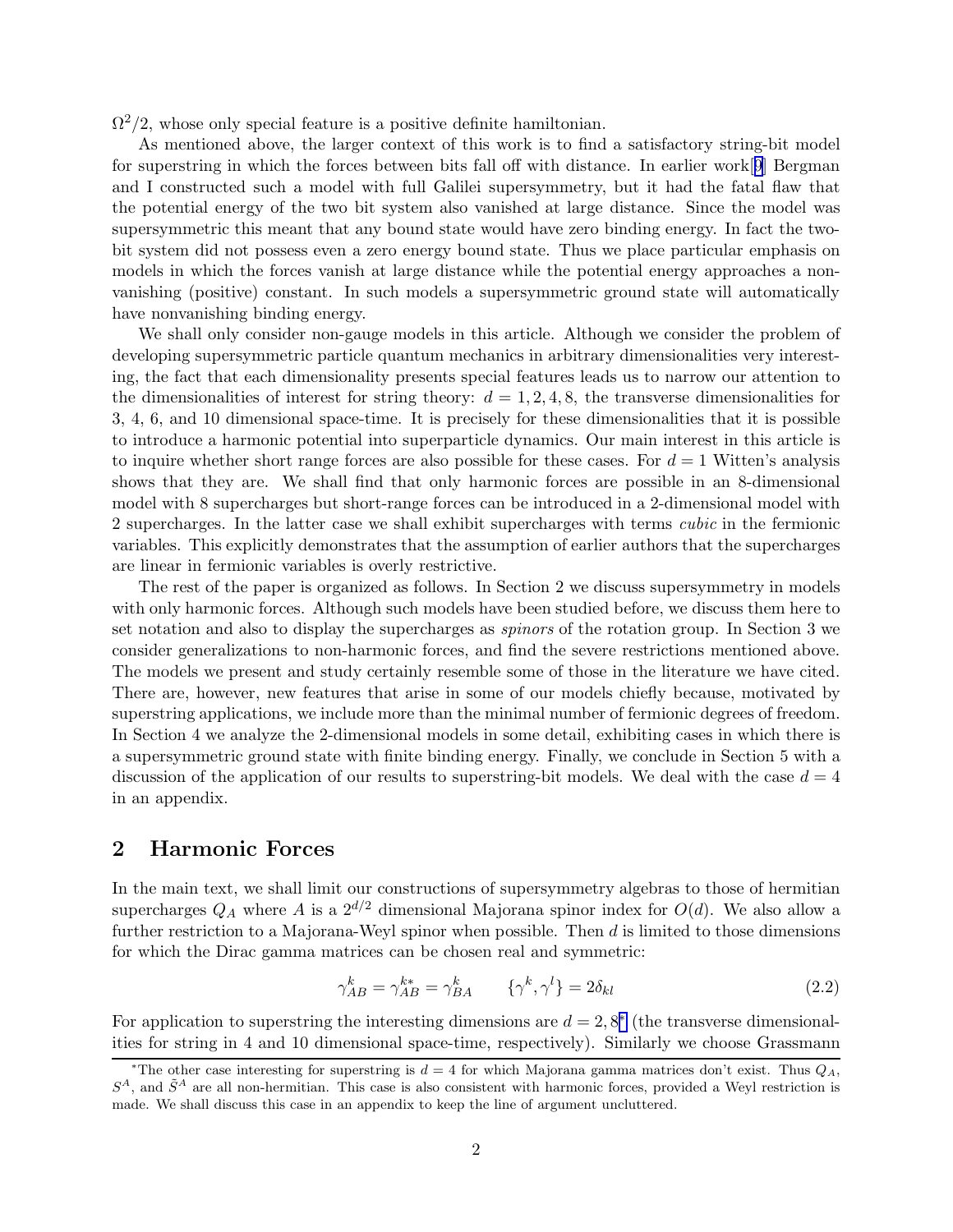<span id="page-3-0"></span>odd variables motivated by this string application. We introduce a pair of hermitian spinor valued Clifford algebra elements  $S^A$ ,  $\tilde{S}^A$ , satisfying

$$
\{S^{A}, S^{B}\} = 2\delta_{AB} \qquad \{\tilde{S}^{A}, \tilde{S}^{B}\} = 2\delta_{AB} \{S^{A}, \tilde{S}^{B}\} = 0.
$$
\n(2.3)

Let K be the dimensionality of the spinors. Then  $K = 2^{d/2}$  for Dirac spinors and  $K = 2^{d/2-1}$  for Weyl spinors.

If the coordinates appear quadratically in the hamiltonian, they should appear linearly in the supercharges. This motivates the following ansatz for the supersymmetry generators

$$
Q_A = \mathbf{p} \cdot \boldsymbol{\gamma}_{AB} S^B + k \mathbf{x} \cdot \boldsymbol{\gamma}_{AB} \tilde{S}^B.
$$
 (2.4)

By construction, the  $Q_A$  transform as the components of a spinor under rotations. A simple calculation yields

$$
\{Q_A, Q_B\} = 2\delta_{AB}(\mathbf{p}^2 + k^2 \mathbf{x}^2) + ik(\gamma_{AC} \cdot \gamma_{BD} + \gamma_{BC} \cdot \gamma_{AD})\tilde{S}^C S^D
$$
(2.5)

The supersymmetry algebra demands that this anticommutator be  $4\delta_{AB}H$ . If the r.h.s. happens to be proportional to the Kronecker delta, the coefficient will *define* the hamiltonian  $H$ . To achieve this, we clearly need the combination of gamma matrices to satisfy a special identity:

$$
\gamma_{AC} \cdot \gamma_{BD} + \gamma_{BC} \cdot \gamma_{AD} = 2\delta_{AB} L_{CD}
$$
 (2.6)

for some matrix L. In fact, simultaneous validity of Eq. [\(2.2](#page-2-0)) and Eq. (2.6) implies that  $L_{CD} = \delta_{CD}$ and  $K = d$ . Clearly such an identity will not hold generally, but by using the Fierz identities one can test whether it holds in various dimensions. We shall examine it for  $d = 2, 8$ , the only cases for which  $K = d$  and the Majorana representation is possible.

The Fierz identities use a complete set of spinor matrices to interchange indices in the outer product of two matrices. The canonical basis of spinor matrices is taken to be the anti-symmetrized products of gamma matrices:

$$
\gamma^{k_1 k_2 \cdots k_n} \equiv \gamma^{[k_1} \gamma^{k_2} \cdots \gamma^{k_n]}
$$
\n(2.7)

where the square brackets denote the anti-symmetrized sum over all permutations of the  $n$  indices, normalized by dividing by n!. For d dimensions  $n = 0, 1, 2, \dots d$ , with the case  $n = 0$  understood as the identity matrix. Then the Fierz identity we need takes the form

$$
\gamma_{AC} \cdot \gamma_{BD} = \sum_{n=0}^{d} C_n \gamma_{AB}^{k_1 k_2 \cdots k_n} \gamma_{CD}^{k_1 k_2 \cdots k_n}
$$
\n(2.8)

Since the supersymmetry involves the l.h.s. symmetrized in  $A, B$ , the desired result is obtained when the r.h.s. involves only the identity and antisymmetric matrices. One easily finds

$$
\gamma^{k_1 k_2 \cdots k_n T} = (-)^{n(n-1)/2} \gamma^{k_1 k_2 \cdots k_n}
$$
\n(2.9)

so the antisymmetric ones are  $n = 2, 6, 10, \ldots$  and  $n = 3, 7, 11, \ldots$ . Also  $C_n$  is proportional to  $d-2n$ , so the term with  $n = d/2$  is never present. Thus for  $d = 2$  only  $n = 0, 2$  appear in the Fierz identity and since the latter is antisymmetric, the supersymmetry algebra closes by default. The required identity Eq. (2.6) assumes the form

$$
d = 2: \t\gamma_{AC} \cdot \gamma_{BD} + \gamma_{BC} \cdot \gamma_{AD} = 2\delta_{AB}\delta_{CD} \t(2.10)
$$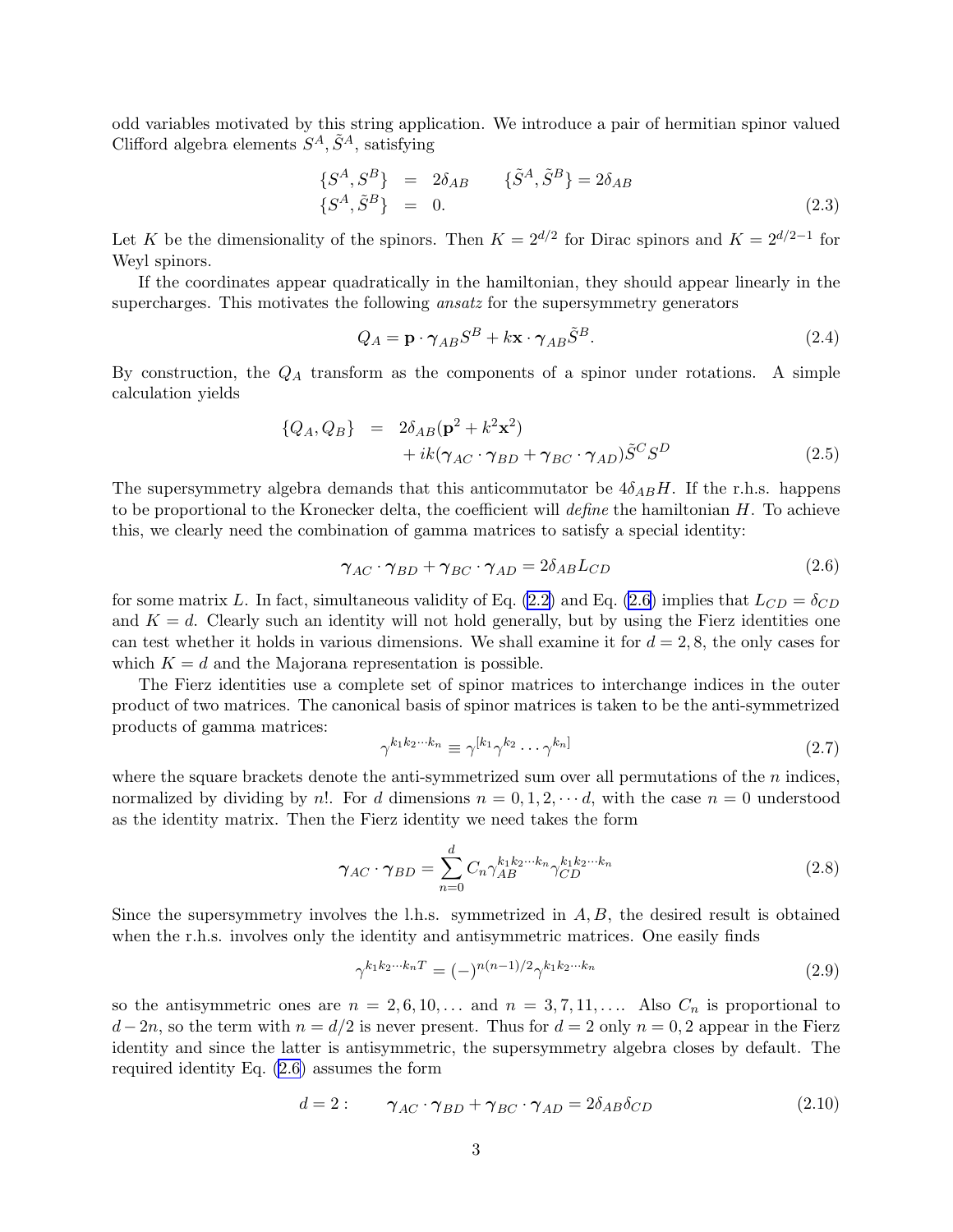<span id="page-4-0"></span>For  $d = 8$  the situation is a bit more complex: all  $n \neq 4$  appear in the Fierz identity. Of these  $n = 0, 1, 5, 8$  are symmetric and contribute to the anticommutator of supercharges. As is well known from the Green-Schwarz formulation of the light-cone superstring, or from the triality symmetry of  $SO(8)$ , the way to close the algebra, is to make a Weyl restriction: with the index of  $Q_A$  restricted to a subset on which the chirality matrix  $\gamma_9 \equiv \gamma^1 \gamma^2 \cdots \gamma^8$  is proportional to the identity. Then the  $n = 1, 5$  terms won't enter the anticommutator (since they connect indices with opposite values of  $\gamma_9$ ), and the  $n = 8$  term will simply double the  $n = 0$  term. When the Weyl restriction is made, the supercharges Q will have chirality opposite to that of the spinors S. The customary dotted index notation is then useful: the subset of spinor indices A with chirality  $+1$  is denoted a and the subset with chirality  $-1$  is denoted  $\dot{a}$ . For definiteness we shall take the spinors Sto have undotted indices. Then the identity Eq.  $(2.6)$  $(2.6)$  takes the form

$$
d = 8: \t\t \gamma_{\dot{a}c} \cdot \gamma_{\dot{b}d} + \gamma_{\dot{b}c} \cdot \gamma_{\dot{a}d} = 2\delta_{\dot{a}\dot{b}}\delta_{cd} \t\t (2.11)
$$

In summary, we have reviewed the extension of a quantum mechanical harmonic oscillator to a supersymmetric system for  $d = 2, 8$ . In doing so we have limited our discussion to the Grassmann degrees of freedom suggested by superstring and have assumed a minimal set of hermitian spinor valued supercharges and the *ansatz* Eq. [\(2.4](#page-3-0)). A similar *ansatz* works for the case  $d = 4$  with non-hermitian supercharges. In fact the way supersymmetry is realized in this construction is essentially identical to the way it is realized on a single mode of superstring. The supersymmetry algebra does not close for other dimensionalities if Eq. [\(2.4](#page-3-0)) is assumed. We do not know to what extent constructions for other dimensionalities might be made to work if, for example, the supercharges are allowed to depend on the spinor variables in a nonlinear way. In the following section we shall find such nonlinearities are inevitable with non-harmonic forces, but for harmonic forces, we have chosen not to investigate them.

#### 3 Non-Harmonic Forces

Although harmonic forces can provide useful models in certain physical situations, their extreme long range character threatens disastrous violations of cluster decomposition. Thus the forces among string-bits should, at the very least, vanish for large separations. In this section we examine the possibilities for generalizing the supersymmetric quantum mechanics models of the previous section to ones with non-harmonic forces, including those of short range. Witten's one dimensional examples show that there is no logical barrier to such a generalization. However, for  $d > 1$  there are highly non-trivial constraints that must be satisfied. Our efforts will only be fully successful for  $d=2$ .

In light of the trivial realization of supersymmetry mentioned in the introduction, to get dynamically interesting models we must demand more than an algebraic realization of supersymmetry. For example in supersymmetric field theory, locality provides a powerful additional restriction on the dynamics. Locality is not really applicable to one particle quantum mechanics. But an analogously powerful restriction is provided by requiring the particle momentum to enter the hamiltonian quadratically. Thus it is reasonable to require that the momentum dependence of the supercharges in the presence of non-harmonic forces be identical to that of the free or harmonic case:

$$
Q_A = \mathbf{p} \cdot \boldsymbol{\gamma}_{AB} S^B + \hat{Q}^A(\mathbf{x}, S, \tilde{S}).
$$
\n(3.1)

Requiring supersymmetry on this ansatz does indeed narrow the possibilities drastically, as we shall see.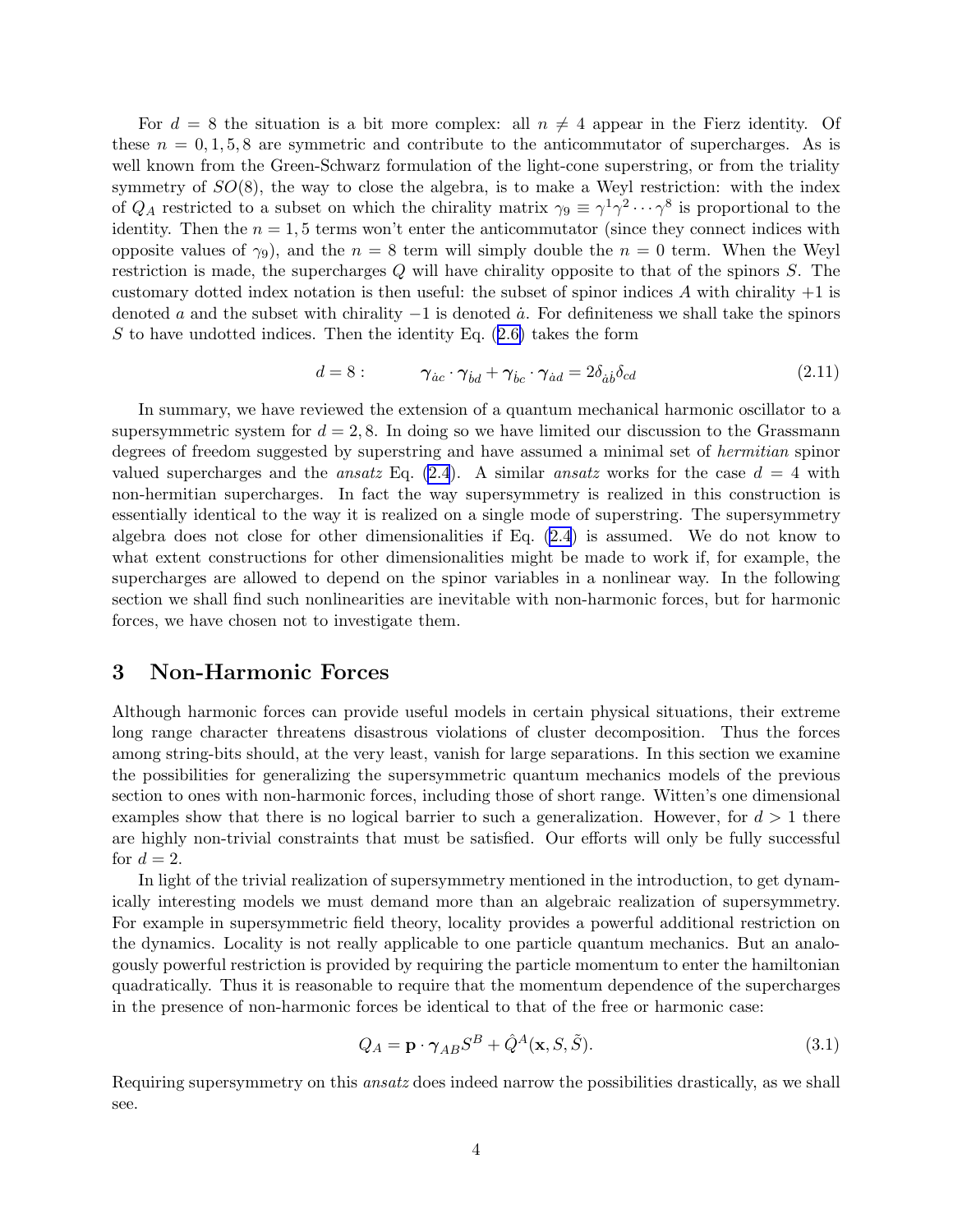<span id="page-5-0"></span>To begin write out the anticommutator,

$$
\{Q_A, Q_B\} = 2\mathbf{p}^2 \delta_{AB} + \{\hat{Q}_A, \hat{Q}_B\} + \frac{1}{2} (\gamma_{AC}^k \{p^k, \{S^C, \hat{Q}_B\}\} + \gamma_{BC}^k \{p^k, \{S^C, \hat{Q}_A\}\}) + \frac{i}{2} (\gamma_{AC} \cdot \nabla[\hat{Q}_B, S^C] + \gamma_{BC} \cdot \nabla[\hat{Q}_A, S^C]),
$$
\n(3.2)

and impose that each power of  $p^k$  be separately proportional to a  $\delta_{AB}$ . There are no constraints from the quadratic terms, but the linear terms give

$$
\gamma_{AC}^{k} \{ S^{C}, \hat{Q}_{B} \} + \gamma_{BC}^{k} \{ S^{C}, \hat{Q}_{A} \} = 2\Omega^{k} \delta_{AB}, \qquad (3.3)
$$

while the momentum independent terms give

$$
\{\hat{Q}_A, \hat{Q}_B\} + \frac{i}{2} (\gamma_{AC} \cdot \nabla[\hat{Q}_B, S^C] + \gamma_{BC} \cdot \nabla[\hat{Q}_A, S^C])
$$
  
= 4V\delta\_{AB} (3.4)

If these constraints can be satisfied the implied supersymmetric hamiltonian would be

$$
H = \frac{\mathbf{p}^2}{2} + \frac{1}{4} (p^k \Omega^k + \Omega^k p^k) + V.
$$
 (3.5)

We shall draw out the consequences of these constraints in stages. First develop  $\hat{Q}_A$  in an expansion in antisymmetrized monomials of  $S^A$ :

$$
\hat{Q}_A = \sum_{k=0}^{K} M_A^{B_1 \cdots B_k}(\mathbf{x}, \tilde{S}) S^{[B_1} S^{B_2} \cdots S^{B_k]}.
$$
\n(3.6)

Of course it is understood that  $M$  is Grassmann odd (even) if  $k$  is even (odd). Without loss of generality we can take  $M$  to be completely antisymmetric in its upper indices. The upper limit K on the sum will be the spinor dimensionality,  $2^{d/2}$  for Majorana-Dirac spinors and  $2^{(d-2)/2}$  for Majorana-Weyl spinors. For the cases of particular interest to us  $(d = 2 \text{ Dirac}, d = 8 \text{ Weyl})$  the upper limit is numerically equal to d. Applying the constraints Eq.  $(3.3)$  leads to no restriction on the the  $k = 0$  case and for  $k > 0$  amounts to:

$$
\gamma_{AC}^i M_B^{CB_2\cdots B_k} + \gamma_{BC}^i M_A^{CB_2\cdots B_k} = 2\delta_{AB} A_{B_2\cdots B_k}^i,\tag{3.7}
$$

where we have explicitly used the antisymmetry of  $M$  in all its upper indices and  $A$  is as yet undetermined.When Eq.  $(2.10)$  $(2.10)$  or Eq.  $(2.11)$  $(2.11)$  hold (for us this requires  $d = 2, 8$ ), it is easy to solve Eq. (3.7) using them and the identities Eq. [\(2.2](#page-2-0)): simply put  $B = A$  to get

$$
\gamma_{AC}^{i} M_{A}^{CB_{2}\cdots B_{k}} = A_{B_{2}\cdots B_{k}}^{i}.
$$
\n(3.8)

ThenEq. ([2.10\)](#page-3-0) with  $A = B$  reads  $\gamma_{AC} \cdot \gamma_{AD} = \delta_{CD}$ , so that

$$
M_A^{CB_2\cdots B_k} = \gamma_{AC}^i A_{B_2\cdots B_k}^i.
$$
\n(3.9)

But for  $k > 1$  this factorized form is inconsistent with the antisymmetry of M in its upper indices: the r.h.s. must vanish for  $C = B_2$  which would imply  $A_{B_2\cdots B_k}^i = 0$ . This follows from the Clifford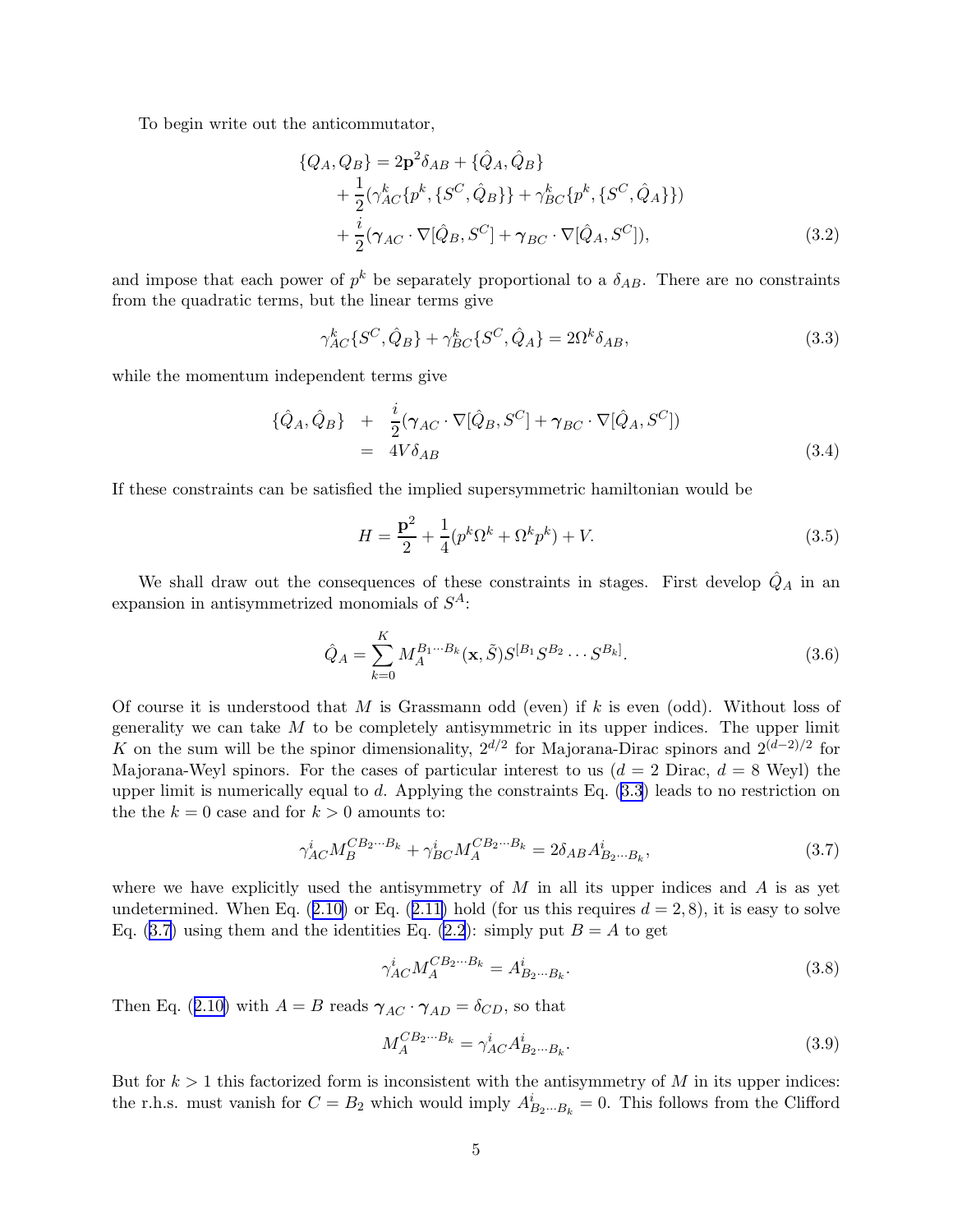<span id="page-6-0"></span>algebraEq.  $(2.2)$ . Thus only the terms in Eq.  $(3.6)$  $(3.6)$  $(3.6)$  with  $k = 0, 1$  contribute so that the supercharges simplify to

$$
Q_A = (\mathbf{p} + \mathbf{A}(\mathbf{x}, \tilde{S})) \cdot \gamma_{AB} S^B + M_A(\mathbf{x}, \tilde{S}).
$$
\n(3.10)

Notice how A enters exactly as the vector potential of a gauge field. The simplification so far is not so surprising: we have begun with the restriction that  $Q$  is linear in the components of  $p$  and have found that the dependence on S, the spinor naturally associated with the momentum, must also be linear. Although the simple form Eq.  $(3.10)$  has only been proved to be forced when  $d = 2, 8$ , we shall analyze it as an ansatz for generic d in the following.

With the form of supercharges in Eq. (3.10), the supersymmetry algebra closes up to terms independent of momentum. Requiring complete closure will put constraints on  $A$  and  $M_A$ . Again it is efficient to organize the terms that arise from the anticommutator according to powers of the spinor  $S^B$ :

$$
\{Q_A, Q_B\} = 2(\mathbf{p} + \mathbf{A})^2 \delta_{AB} + \{M_A, M_B\} + ([M_B, (\mathbf{p} + \mathbf{A}) \cdot \gamma_{AC}] + [M_A, (\mathbf{p} + \mathbf{A}) \cdot \gamma_{BC}]) S^C + [p^k + A^k, p^m + A^m] \gamma_{AC}^k \gamma_{BD}^m S^{[C} S^{D]}.
$$
(3.11)

Each power of S must be separately proportional to  $\delta_{AB}$ . Look first at the term quadratic in S. The Dirac matrices enter in the combination

$$
\gamma_{AC}^k \gamma_{BD}^m - \gamma_{AD}^k \gamma_{BC}^m - \gamma_{AC}^m \gamma_{BD}^k + \gamma_{AD}^m \gamma_{BC}^k. \tag{3.12}
$$

In general dimensionality this combination will not be proportional to  $\delta_{AB}$ , in which case closure of the supersymmetry algebra will impose linear relations among the components of  $[p^k + A^k, p^m +$  $A^m$  = iF<sup>mk</sup>. In sufficiently high dimensionality, there will be so many independent conditions to force the vanishing of all components:

$$
[p^{k} + A^{k}, p^{m} + A^{m}] = i(\partial^{m} A^{k} - \partial^{k} A^{m}) - [A^{m}, A^{k}]
$$
  

$$
\equiv iF^{mk} = 0, \qquad \text{generic } d. \tag{3.13}
$$

This constraint on  $F^{mk}$  might be relaxed, partially or completely, in specific dimensionalities. In view of rotational invariance a partial relaxation is an option only in  $d = 4$ , where self-duality can provide a rotationally invariant linear relation.

The generic constraints Eq. (3.13) are so powerful, that it is worth pursuing their consequences once and for all. Thinking of  $F$  as a nonabelian field strength shows us immediately that the solution of this constraint is that  $\bf{A}$  is a "pure gauge"

$$
\mathbf{A} = \Omega^{\dagger} i \nabla \Omega, \quad \Omega^{\dagger} \Omega = I, \qquad \text{generic } d. \tag{3.14}
$$

But with **A** of this form, the supercharges are unitary equivalents of charges with  $A = 0$ . Thus without loss of generality we can take

$$
Q_A = \mathbf{p} \cdot \boldsymbol{\gamma}_{AB} S^B + M_A(\mathbf{x}, \tilde{S}), \qquad \text{generic } d. \tag{3.15}
$$

With closure conditions

$$
\{M_A, M_B\} = 4V \delta_{AB} \tag{3.16}
$$

$$
(\nabla M_B \cdot \gamma_{AC} + \nabla M_A \cdot \gamma_{BC}) = 2\Psi_C \delta_{AB}.
$$
\n(3.17)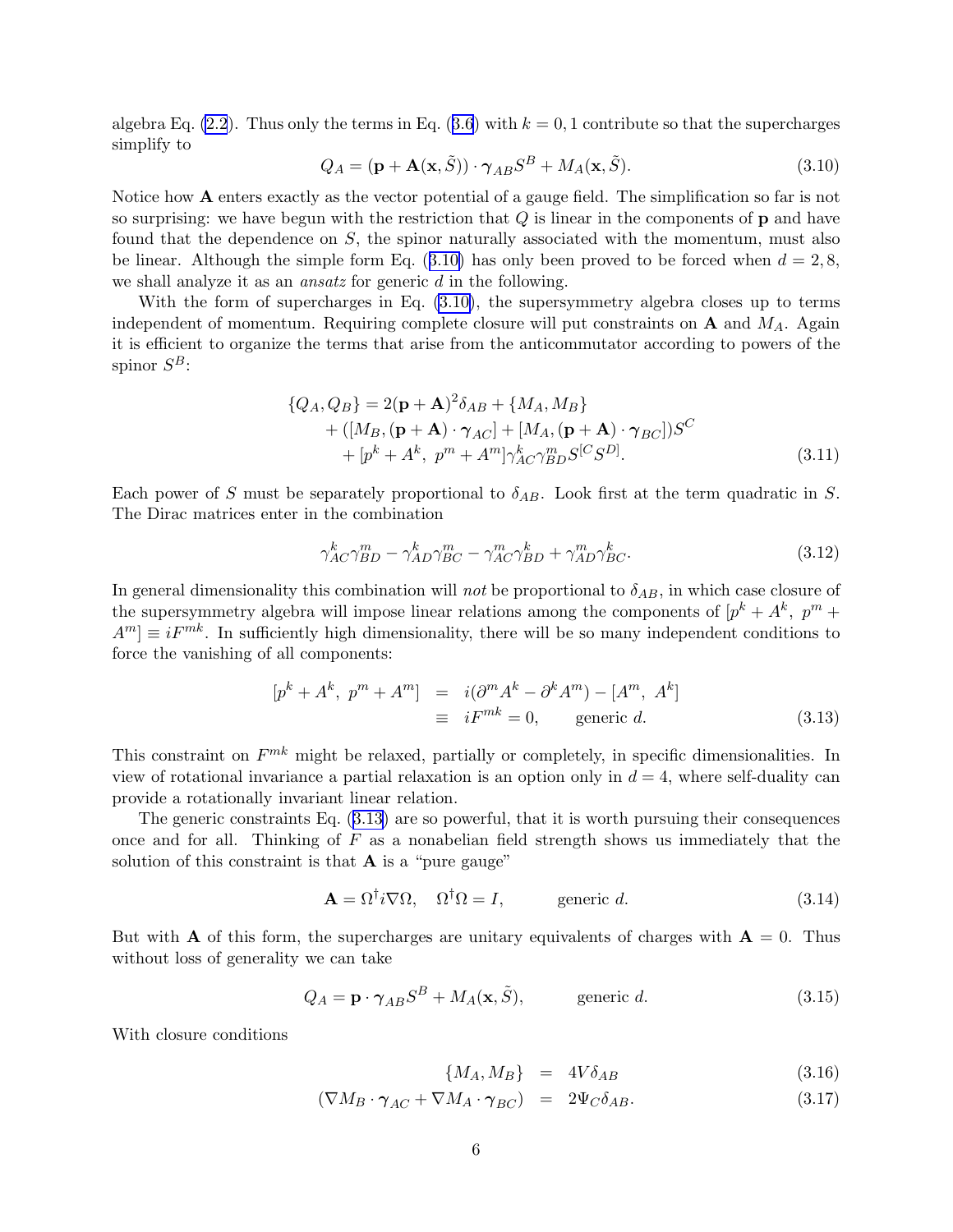The second closure condition Eq.  $(3.17)$  can be inverted by setting  $B = A$ , multiplying both sides by  $\gamma_{AC}$ , summing over C, and using the Clifford algebra:

$$
\nabla M_A = \gamma_{AC} \Psi_C. \tag{3.18}
$$

Notethat this form satisfies Eq.  $(3.17)$  only if Eq.  $(2.10)$  or Eq.  $(2.11)$  $(2.11)$  hold, *i.e.* only if  $d = 2, 8$ . The integrability condition for the last displayed equation is

$$
(\nabla^i \gamma^j - \nabla^j \gamma^i)\Psi = 0,\t\t(3.19)
$$

where matrix multiplication is understood. For fixed *distinct*  $i, j$ , multiply this equation on the left by the matrix  $\gamma^i \gamma^j = -\gamma^j \gamma^i$ ; this leads to

$$
(\nabla^i \gamma^i + \nabla^j \gamma^j) \Psi = 0 \qquad \text{each distinct pair } i, j. \tag{3.20}
$$

For  $d > 2$  this in turn implies that  $\nabla_i \gamma_i \Psi_C = 0$  for each i, and, since  $\gamma^i$  is an invertible matrix,  $\Psi_C$ is*independent* of the coordinates **x**. So we conclude that Eq. ([3.17\)](#page-6-0) holds for  $d > 2$  if and only if

$$
M_A = M_A^0(\tilde{S}) + \mathbf{x} \cdot \boldsymbol{\gamma}_{AC} \Psi_C(\tilde{S}). \tag{3.21}
$$

For  $d = 2$  the integrability condition is less stringent, implying only that  $\Psi = \Psi_1 - i\Psi_2$  is a holomorphic function of  $z = x_1 + ix_2$ . But rotational invariance (see the next section), *i.e.* that  $\Psi_C$  transform as a spinor with spin  $\pm 1/2$ , is enough to force the linear dependence on coordinates Eq.  $(3.21)$  for  $d = 2$  as well. So we are nearly back to the harmonic force case of the previous section. It only remains to impose the other closure condition Eq. [\(3.16\)](#page-6-0). Look first at the term in the anticommutator quadratic in x, which yields

$$
(\gamma_{AC}^{m}\gamma_{BD}^{n} + \gamma_{AC}^{n}\gamma_{BD}^{m})\{\Psi_{C},\Psi_{D}\} = 4\delta_{AB}V^{mn}.
$$
\n(3.22)

by setting  $B = A$ , summing over A, and using the Clifford algebra, we easily see that  $V^{mn} \propto \delta_{mn}$ so put  $V^{mn} = V_2 \delta_{mn}$ . Then setting  $B = A$  (but not summing) and inverting in the now familiar way, we find

$$
\{\Psi_C, \Psi_D\} = 2V_2 \delta_{mn} \gamma_{AC}^m \gamma_{AD}^n = 2V_2 \delta_{CD}.\tag{3.23}
$$

It follows that  $V_2$  commutes with  $\Psi_C$ . Thus  $\Psi_C/\sqrt{V_2}$  which is a function only of  $\tilde{S}$  is a spinor whose components satisfy a Clifford algebra isomorphic to that  $\tilde{S}_C$ . Hence it is unitarily equivalent to the latter and  $V_2 \equiv k^2$  is a positive c-number. Thus we can identify  $\Psi_C$  with  $k\tilde{S}$  and write

$$
M_A = M_A^0(\tilde{S}) + k\mathbf{x} \cdot \boldsymbol{\gamma}_{AC}\tilde{S}_C.
$$
\n(3.24)

Butnow an identical argument to that which led from Eq. ([3.1](#page-4-0)) to Eq. [\(3.10\)](#page-6-0) shows that  $M_A^0 \propto$  $\mathbf{v} \cdot \gamma_{AC} \tilde{S}^C$ , where **v** is a c-number vector. Since we are assuming rotational invariance this vector must vanish. We then conclude that for generic dimensionality, the ansatz of Eq.([3.10](#page-6-0)), which is a logical consequece of Eq.  $(3.1)$  for  $d = 2, 8$ , leads inevitably to the supersymmetric harmonic oscillator discussed in the previous section.

There remains the loophole that in certain specific dimensionalities the combination of Dirac gammamatrices Eq. ([3.12](#page-6-0)) might fortuitously be proportional to  $\delta_{AB}$ , or it might not have enough independent components to force all components of  $F$  to vanish. Here we only consider the cases  $d = 2, 8$ . The case of  $d = 4$  where self-duality is a possibility is treated in the appendix. First develop a Fierz-like expansion of Eq. [\(3.12\)](#page-6-0):

$$
\gamma_{AC}^k \gamma_{BD}^m - \gamma_{AD}^k \gamma_{BC}^m - \gamma_{AC}^m \gamma_{BD}^k + \gamma_{AD}^m \gamma_{BC}^k
$$

$$
= \sum_{n=0}^d C_{CDkm}^{k_1 k_2 \cdots k_n} \gamma_{AB}^{k_1 k_2 \cdots k_n}.
$$
(3.25)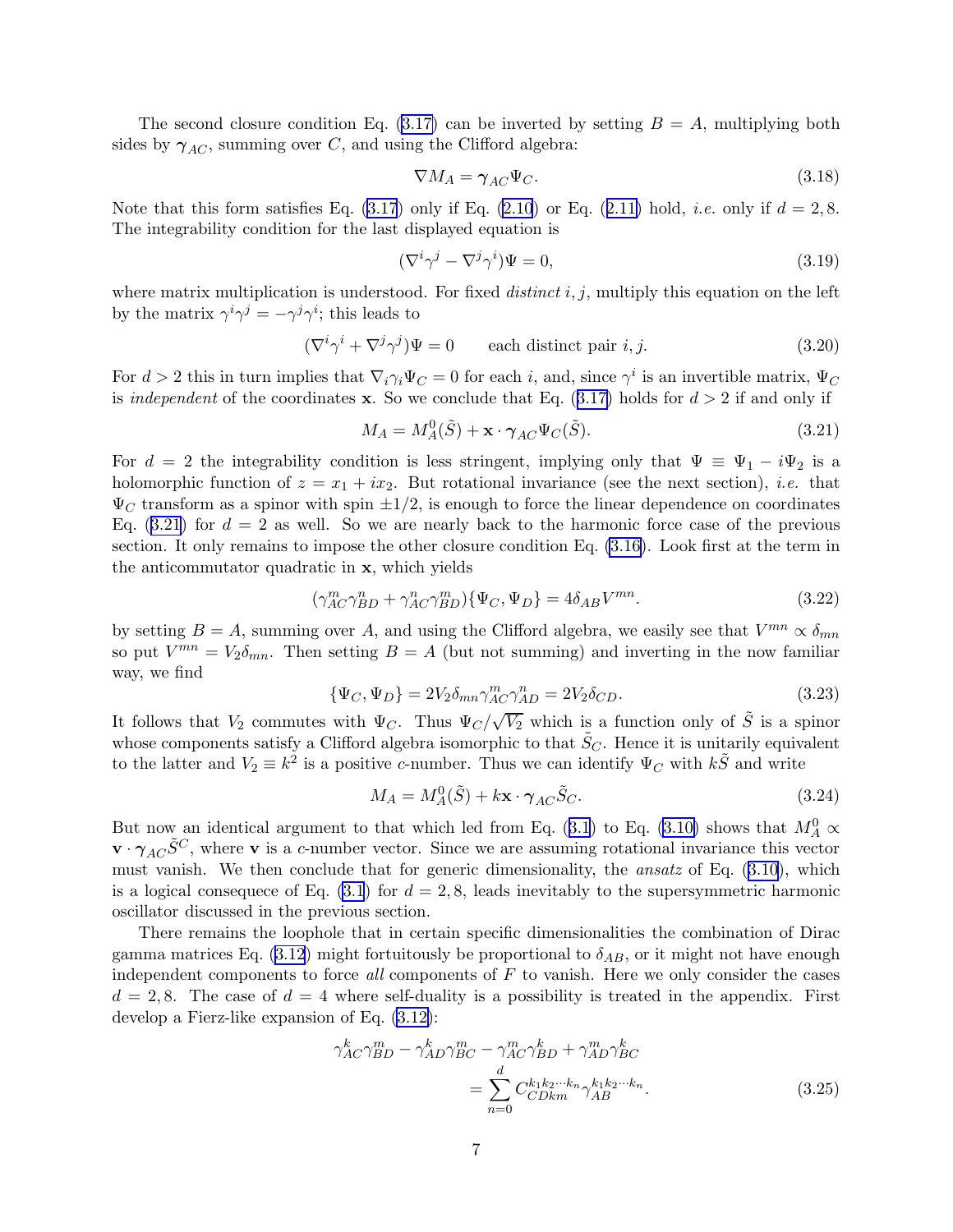<span id="page-8-0"></span>Because the l.h.s. is symmetric in AB, only the terms with  $n = 0, 4, 8, \ldots$  and  $n = 1, 5, \cdots$  will enter the sum on the r.h.s.

For  $d = 8$  we have made the Weyl restriction and have agreed to take  $AB \rightarrow \dot{a}\dot{b}$  to be dotted and  $CD \rightarrow cd$  to be undotted. Then the terms with n odd will not appear and those with  $n > 4$ give nothing new. Thus we are limited to the terms with  $n = 0, 4$ . Moreover, since the l.h.s. is antisymmetric in cd the coefficient  $C_{cdkm}^{k_1k_2\cdots k_n}$  must be a linear combination of the matrices  $\gamma_{cd}^{l_1l_2}$ . By rotational invariance, the expansion simplifies to

$$
\gamma_{\dot{a}c}^{k} \gamma_{\dot{b}d}^{m} - \gamma_{\dot{a}d}^{k} \gamma_{\dot{b}c}^{m} - \gamma_{\dot{a}c}^{m} \gamma_{\dot{b}d}^{k} + \gamma_{\dot{a}d}^{m} \gamma_{\dot{b}c}^{k}
$$
  
=  $C_{0} \delta_{\dot{a}\dot{b}} \gamma_{cd}^{km} + C_{4} \gamma_{\dot{a}\dot{b}}^{kmk_{1}k_{2}} \gamma_{cd}^{k_{1}k_{2}} \qquad d = 8.$  (3.26)

By tracing the indices  $\dot{a}\dot{b}$ , one easily finds that  $C_0 = 1/2$ . Then multiplying by  $\gamma_{dc}^{r_1 r_2}$  and summing over c, d allows one to conclude that  $C_4 = 1/4 \neq 0$ . There are 35 independent components of  $\gamma_{\dot{a}\dot{b}}^{klmn}$  $\frac{ k l m n }{a b},$ which is more than enough to force all 28 components of  $F$  to vanish. Specifically, supersymmetry requires

$$
F^{km} \gamma_{\dot{a}\dot{b}}^{kmk_1k_2} \gamma_{cd}^{k_1k_2} = 0 \tag{3.27}
$$

for all  $c, d, \dot{a}, \dot{b}$ . Multiplying the l.h.s. by  $\gamma_{i\dot{a}}^{l_1 l_2 l_3 l_4}$  $\psi_{\dot{b}\dot{a}}^{l_1 l_2 l_3 l_4} \gamma_{dc}^{m_1 m_2}$ , and summing over the repeated subscripts, reexpresses this condition as

$$
F^{km}(\delta_{[l_1}^k \delta_{l_2}^m \delta_{l_3}^{k_1} \delta_{l_4]}^{k_2} + \epsilon^{kmk_1k_2l_1l_2l_3l_4}) = 0. \tag{3.28}
$$

Choosing  $k_1, k_2, l_1, l_2, l_3, l_4$  all different singles out a unique component of F, so for  $d = 8$  we conclude that,within the *ansatz* Eq.  $(3.1)$  $(3.1)$ , only harmonic forces are consistent with the supersymmetry algebra.

For  $d = 2$ , there is no Weyl restriction, and both  $n = 0, 1$  could appear in the expansion. However, the antisymmetry in CD means that the CD dependence must be carried by  $\gamma_{CD}^{l_1l_2}$  =  $\epsilon_{l_1l_2}(\gamma^1\gamma^2)_{CD}$ . Thus rotational invariance excludes the presence of  $n=1$ . We find

$$
\gamma_{AC}^{k} \gamma_{BD}^{m} - \gamma_{AD}^{k} \gamma_{BC}^{m} - \gamma_{AC}^{m} \gamma_{BD}^{k} + \gamma_{AD}^{m} \gamma_{BC}^{k}
$$
  
=  $2\delta_{AB} \epsilon^{km} (\gamma^{1} \gamma^{2})_{CD}$   $d = 2.$  (3.29)

Thus A is not constrained to be a pure gauge, and the closure condition Eq.([3.17](#page-6-0)) is relaxed to

$$
(\nabla M_B - i[M_B, \mathbf{A}]) \cdot \gamma_{AC} + (\nabla M_A - i[M_A, \mathbf{A}]) \cdot \gamma_{BC}
$$
  
=  $2\Psi_C \delta_{AB}$  (3.30)

In the next section we shall find that these relaxed constraints leave room for an essentially arbitrary rotationally invariant potential.

#### 4 Supersymmetric Quantum Mechanics in 2 Dimensions.

In two dimensions, the two component spinor  $\tilde{S}$  enters  $M$  at most linearly and can enter  $\mathbf A$  at most quadratically. This makes a general analysis of this case mercifully tractable. Thus  $M_A$  can be assumed to be, putting  $\Gamma \equiv \gamma^1 \gamma^2$ , and using rotational invariance,

$$
M_A = [(B_1(\mathbf{x}^2) + B_2(\mathbf{x}^2)\Gamma)\mathbf{x} \cdot \boldsymbol{\gamma}]_{AC}\tilde{S}^C + (C_1(\mathbf{x}^2) + C_2(\mathbf{x}^2)\Gamma)_{AC}\tilde{S}^C
$$
\n(4.1)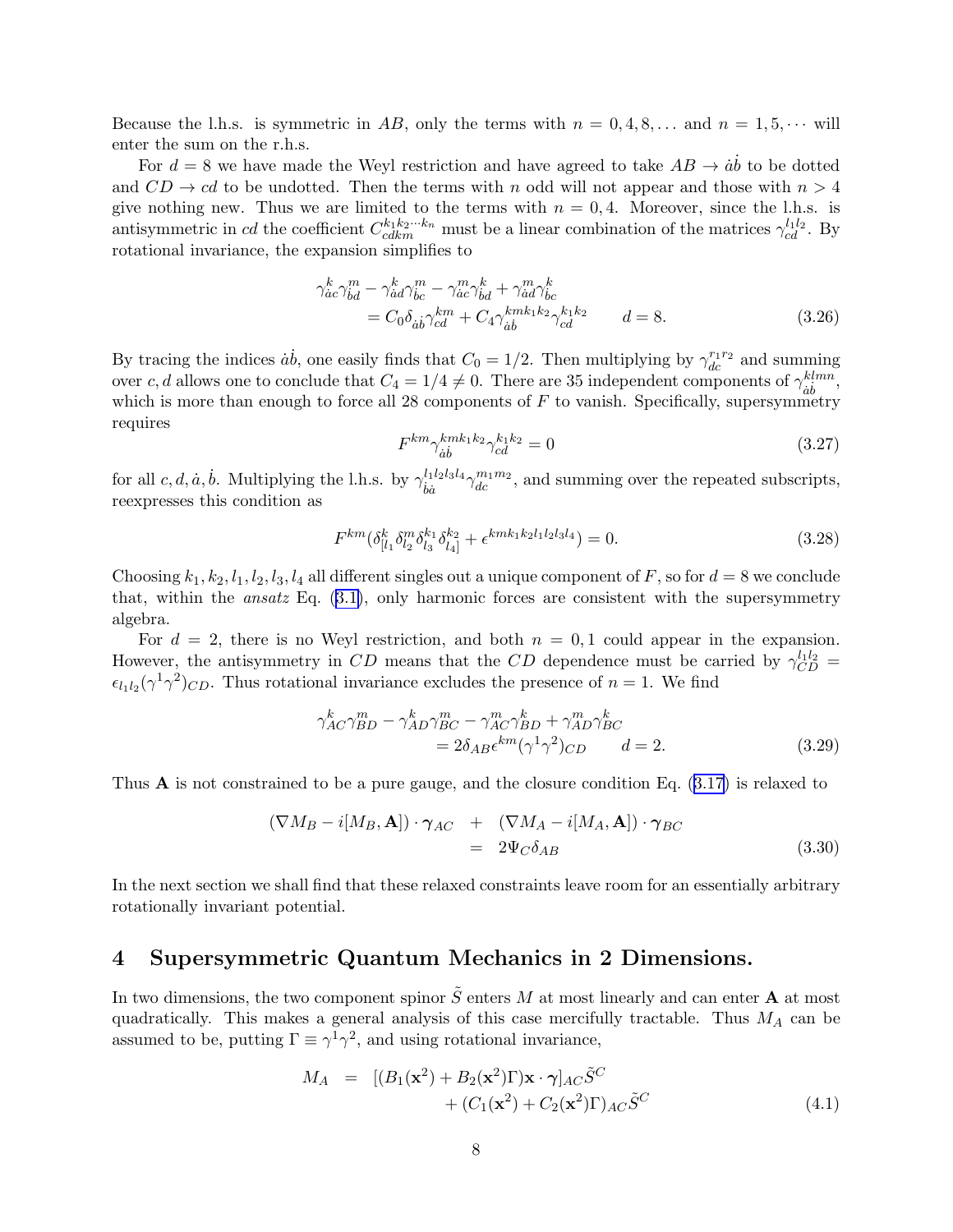<span id="page-9-0"></span>where the coefficients are all real. A short evaluation using the closure condition Eq.  $(3.16)$  then shows that either  $C_1 = C_2 = 0$  or  $B_1 = B_2 = 0$ . Furthermore a unitary transformation of the form  $\exp(\alpha(\mathbf{x}^2)\Gamma_{CD}\tilde{S}^C\tilde{S}^D/4)$  can be used to rotate  $B_2$  (or  $C_2$ ) away, so we can assume

$$
M_A = B(\mathbf{x}^2)\mathbf{x} \cdot \boldsymbol{\gamma}_{AC}\tilde{S}^C \quad \text{or} \quad M_A = C(\mathbf{x}^2)\tilde{S}^A \tag{4.2}
$$

Similarly, rotational invariance restricts  $\bf{A}$  to the form

$$
\mathbf{A} = \mathbf{A}_1(\mathbf{x}) + \frac{1}{4}\mathbf{A}_2(\mathbf{x})i\Gamma_{CD}\tilde{S}^C\tilde{S}^D.
$$
 (4.3)

It follows that

$$
-i[\tilde{S}^A, \mathbf{A}] = \mathbf{A}_2 \Gamma_{AC} \tilde{S}^C,
$$
\n(4.4)

Then in the case that  $C(\mathbf{x}^2)$  is nonzero it is immediate that Eq. [\(3.30](#page-8-0)) cannot be satisfied unless C is a constant and  $\mathbf{A}_2 = 0$ . The other case with  $B \neq 0$  involves

$$
\nabla M_B - i[M_B, \mathbf{A}] = (B(\mathbf{x}^2)\gamma_{BC} + 2\mathbf{x}B'(\mathbf{x}^2)\mathbf{x} \cdot \gamma_{BC} + B(\mathbf{x}^2)\mathbf{A}_2\mathbf{x} \cdot (\gamma \Gamma)_{BC})\tilde{S}^C.
$$
 (4.5)

This result allows a nontrivial solution of Eq. [\(3.30\)](#page-8-0) because of the special properties of two dimensions. The dual of a vector  $v_D^i \equiv \epsilon^{ij} v^j$  is a vector. Furthermore  $\gamma \Gamma = \gamma_D$  from which follows  $\mathbf{x} \cdot \boldsymbol{\gamma} = -\mathbf{x}_D \cdot \boldsymbol{\gamma}$ . Finally we have the identity

$$
v_D^i v_D^j = \epsilon^{ik} v^k \epsilon^{jl} v^l = \delta_{ij} \mathbf{v}^2 - v^i v^j.
$$
\n(4.6)

Applying these special properties to the first term on the l.h.s of Eq. [\(3.30\)](#page-8-0), leads to (with  $\mathbf{A}_2 =$  $-2\mathbf{x}_DB'/B$ 

$$
(\nabla M_B - i[M_B, \mathbf{A}]) \cdot \gamma_{AC} = (B(\mathbf{x}^2)\gamma_{BD} \cdot \gamma_{AC} + 2B'(\mathbf{x}^2)\mathbf{x} \cdot \gamma_{AC}\mathbf{x} \cdot \gamma_{BD} - B(\mathbf{x}^2)\mathbf{A}_2 \cdot \gamma_{AC}\mathbf{x}_D \cdot \gamma_{BD})\tilde{S}^D
$$
  
=  $(B(\mathbf{x}^2) + 2\mathbf{x}^2B'(\mathbf{x}^2))\gamma_{BD} \cdot \gamma_{AC}\tilde{S}^D,$  (4.7)

Doing the same to the second term and making use of Eq. [\(2.10](#page-3-0)) shows that Eq. [\(3.30](#page-8-0)) holds with

$$
\Psi_C = (B(\mathbf{x}^2) + 2\mathbf{x}^2 B'(\mathbf{x}^2))\tilde{S}^C.
$$
\n(4.8)

Putting all the pieces together, we conclude that for  $d = 2$  the supersymmetry generators can be taken to be

$$
Q_A = \left(\mathbf{p} + \mathbf{A}_1(\mathbf{x}) - \mathbf{x}_D \frac{B'(\mathbf{x}^2)}{2B(\mathbf{x}^2)} i\Gamma_{CD} \tilde{S}^C \tilde{S}^D\right) \cdot \gamma_{AB} S^B + B(\mathbf{x}^2) \mathbf{x} \cdot \gamma_{AC} \tilde{S}^C.
$$
 (4.9)

More general forms are unitarily equivalent to this. Incidentally, it is apparent from Eq. (4.9) that the case  $\mathbf{A} = 0$  does indeed reduce to the supersymmetric oscillator, as we mentioned in the previous section.

Before we analyze some of these two dimensional models, it is worthwhile noting a particularly simple way of understanding the structure of Eq.  $(4.9)$ . Since  $Q_A$  has two hermitian components, we can combine them into a single non-hermitian supercharge, with superalgebra:

$$
Q \equiv \frac{1}{\sqrt{2}} (Q_1 + iQ_2) \qquad Q^2 = 0
$$
  

$$
\{Q, Q^{\dagger}\} = Q_1^2 + Q_2^2 = 4H.
$$
 (4.10)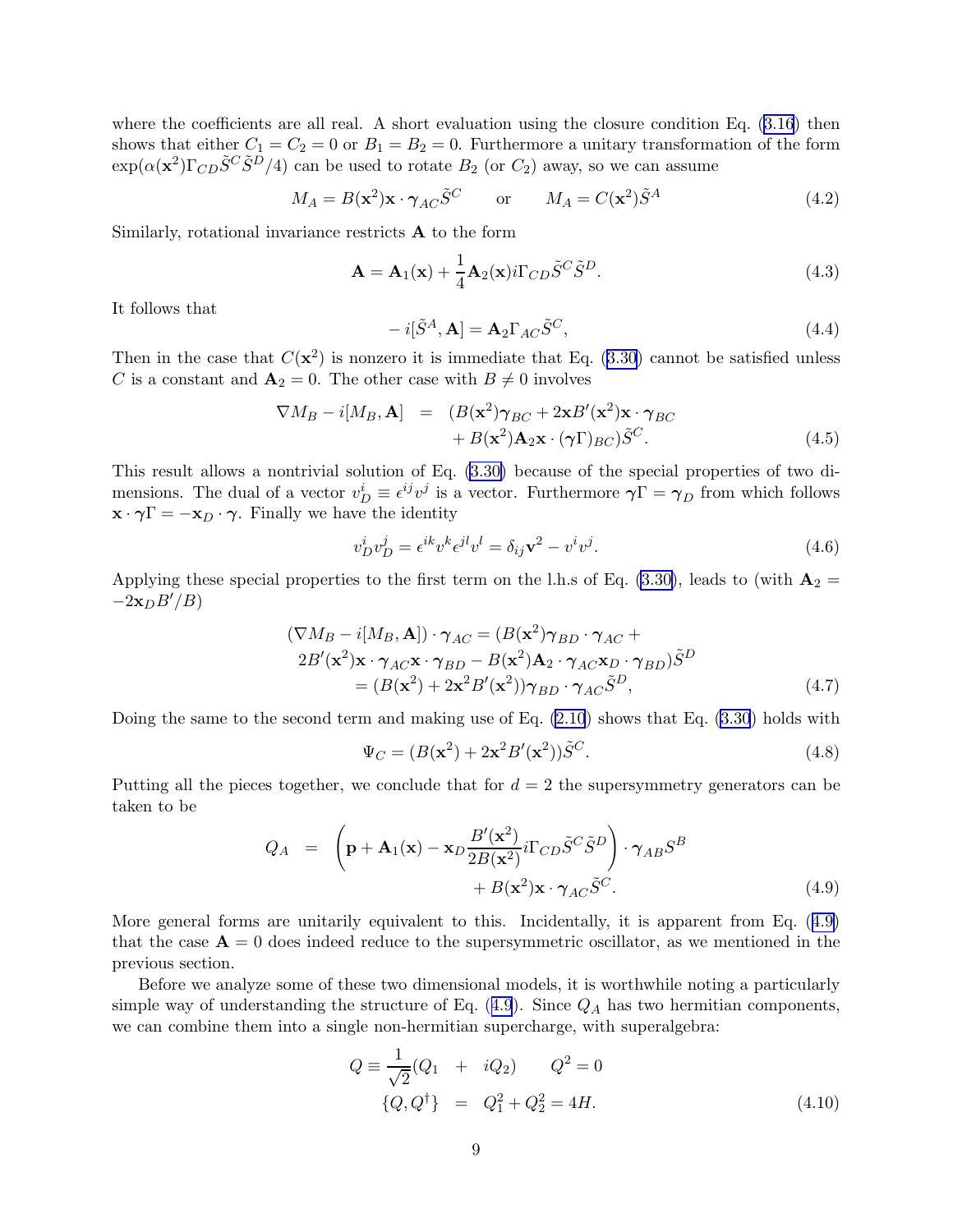The last equation may be taken simply as the *definition* of the hamiltonian H. Thus the only nontrivial content of supersymmetry is the nilpotency of  $Q$ . If one nilpotent  $Q_0$  can be found (for example, the supercharge for harmonic forces) then  $Q = YQ_0Y^{-1}$ , where Y is any invertible operator, will also be nilpotent. Of course if  $Y$  is unitary, the dynamics is equivalent to that of the original system, and nothing new is obtained. However, if  $Y^{\dagger} \neq Y^{-1}$ , one obtains by this device a completelynew system. It is easy to show that the form Eq.  $(4.9)$  $(4.9)$  is obtained in this way if Y is restricted to be a function of **x** and  $\tilde{S}$ . That restriction is precisely what is needed to implement our requirement that the momentum dependent part of the supercharges be that of the harmonic or free system.

To facilitate the solution of these two dimensional models, it is useful to introduce a representation for  $S, \tilde{S}$  in terms of  $4 \times 4$  matrices:

$$
S^{1} = \begin{pmatrix} 0 & I \\ I & 0 \end{pmatrix} \qquad S^{2} = \begin{pmatrix} 0 & i\sigma^{3} \\ -i\sigma^{3} & 0 \end{pmatrix}
$$

$$
\tilde{S}^{1} = \begin{pmatrix} 0 & i\sigma^{1} \\ -i\sigma^{1} & 0 \end{pmatrix} \qquad \tilde{S}^{2} = \begin{pmatrix} 0 & i\sigma^{2} \\ -i\sigma^{2} & 0 \end{pmatrix}
$$
(4.11)

At the same time let's fix the representation of the  $2 \times 2$  gamma matrices as

$$
\gamma^1 = \begin{pmatrix} 0 & 1 \\ 1 & 0 \end{pmatrix} \qquad \gamma^2 = \begin{pmatrix} 1 & 0 \\ 0 & -1 \end{pmatrix}
$$

$$
\Gamma \equiv \gamma^1 \gamma^2 = \begin{pmatrix} 0 & -1 \\ 1 & 0 \end{pmatrix}
$$
(4.12)

It is also useful to identify the generator of rotations in the plane in order to keep track of the quantum numbers of the energy eigenstates. We find that the angular momentum is given by

$$
J = x^{1}p^{2} - x^{2}p^{1} + \frac{i}{4}(S^{1}S^{2} + \tilde{S}^{1}\tilde{S}^{2})
$$
\n(4.13)

In terms of the matrix representation Eq. (4.11) the angular momentum takes the forms

$$
J = x^{1}p^{2} - x^{2}p^{1} - \frac{1}{2} \begin{pmatrix} 0 & 0 \\ 0 & \sigma^{3} \end{pmatrix},
$$
\n(4.14)

from which we see that the top two components of the four component wave function have spin 0 while the bottom two components have spin  $\mp 1/2$ .

The matrix representations of the supercharges are

$$
Q_A = \begin{pmatrix} 0 & q_A^{\dagger} \\ q_A & 0 \end{pmatrix} \tag{4.15}
$$

where

$$
q_1 = p^2 - ip^1 \sigma^3 + \frac{B'}{B} (x^1 \sigma^3 + ix^2 I) - iB(x^2 \sigma^1 + x^1 \sigma^2)
$$
  
\n
$$
q_2 = p^1 + ip^2 \sigma^3 - \frac{B'}{B} (x^2 \sigma^3 - ix^1 I) - iB(x^1 \sigma^1 - x^2 \sigma^2)
$$
  
\n
$$
= i\sigma^3 q_1
$$
\n(4.16)

One fundamental question to ask of any supersymmetric system is whether the ground state is supersymmetric, *i.e.* whether it is annihilated by the  $Q_A$ . Any such state is automatically a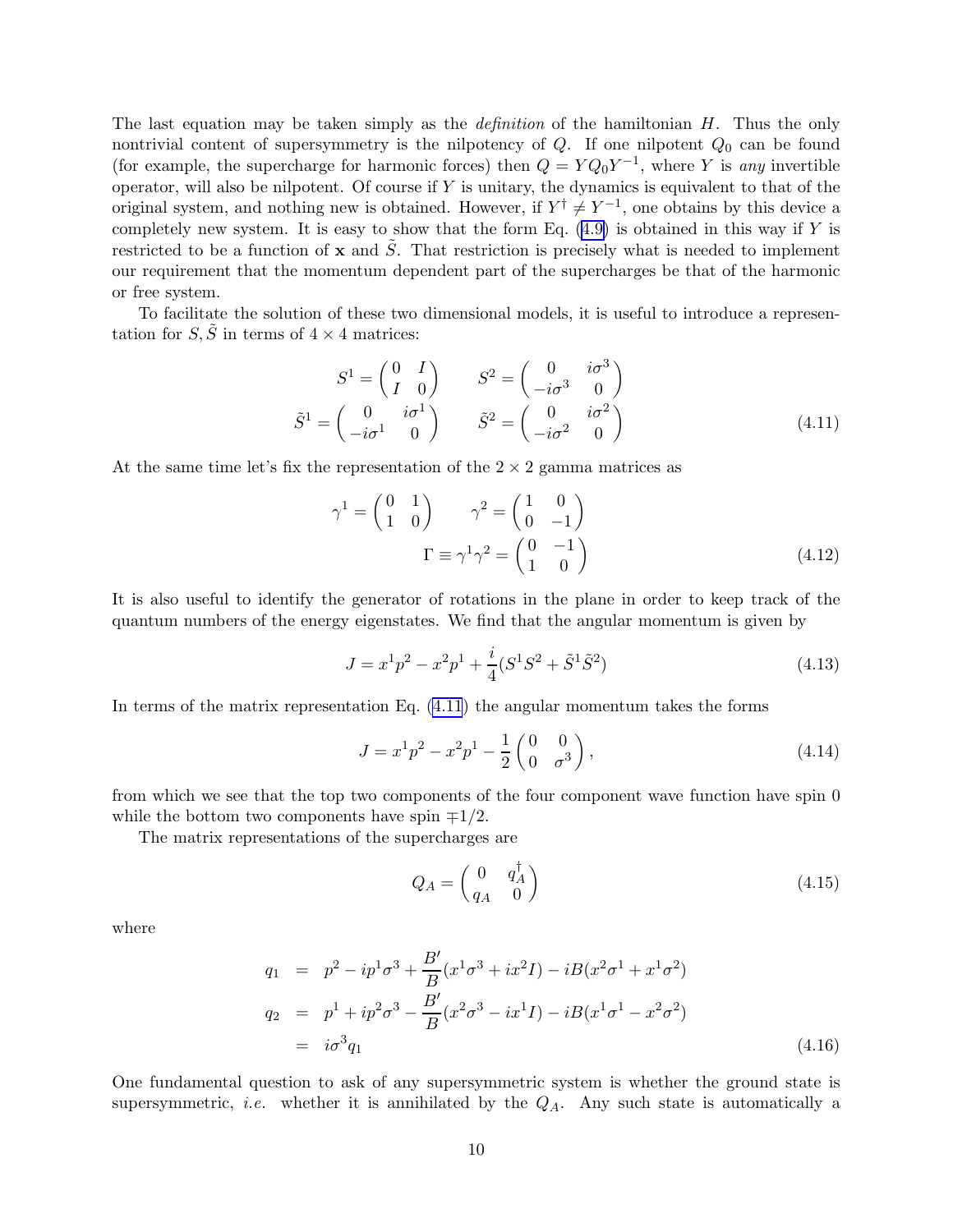zero energy eigenstate of the Hamiltonian. For the case of harmonic forces the ground state is supersymmetric and has spin zero, so it is natural to look for a supersymmetric state in the spin zero sector, so we assume  $\Psi = (\psi_1, \psi_2, 0, 0)$ . Denoting  $\psi \equiv (\psi_1, \psi_2)$ , we search for solutions of

$$
q_1 \psi = [p^2 - ip^1 \sigma^3 + \frac{B'}{B} (x^1 \sigma^3 + ix^2 I) - iB(x^2 \sigma^1 + x^1 \sigma^2)]\psi = 0.
$$
 (4.17)

Any such solution will automatically be annihilated by  $q_2$ . In terms of components, this equation becomes the pair

$$
[p2 - ip1 + \frac{B'}{B}(x1 + ix2)]\psi_1 - B[x1 + ix2]\psi_2 = 0
$$
  

$$
[p2 + ip1 - \frac{B'}{B}(x1 - ix2)]\psi_2 + B[x1 - ix2]\psi_1 = 0.
$$
 (4.18)

These equations can be directly integrated in the case of zero angular momentum, in which case we can assume that  $\psi_{1,2}$  are functions of  $\mathbf{x}^2$ , which implies  $(p^2 \mp ip^1)\psi_{1,2} = \mp 2(x^1 \pm ix^2)\psi'_{1,2}$ , where the prime indicates differentiation with respect to  $u \equiv r^2$ . Then the equations reduce to

$$
-2\psi_1' + \frac{B'}{B}\psi_1 - B\psi_2 = 0
$$
  

$$
2\psi_2' - \frac{B'}{B}\psi_2 + B\psi_1 = 0.
$$
 (4.19)

Taking sums and differences leads to two decoupled equations for  $\psi_{\pm} = \psi_1 \pm \psi_2$ , with solutions

$$
\psi_{\pm}(\mathbf{x}^2) = K_{\pm} \sqrt{\frac{B(\mathbf{x}^2)}{B(0)}} \exp\left\{\mp \int_0^{\mathbf{x}^2} du B(u) \right\}.
$$
\n(4.20)

Clearly one or the other of these wave functions is normalizable provided the integral in the exponent diverges as  $|x| \to \infty$  sufficiently rapidly and the sign  $\mp$  is chosen according to whether the integral blows up positively or negatively. For a finite non-zero binding energy, the wave function should fall off exponentially with distance, which would require that  $B(u) \sim 1/\sqrt{u}$  as  $u \to +\infty$ . The harmonic case corresponds to  $B(u) = constant$  and gaussian wave functions.

### 5 Applications to String-bit Models and Concluding Remarks

We have managed to construct a supersymmetric one particle quantum mechanics with a shortrange potential *(i.e.* forces vanishing at large distances) in 2 dimensions, but not in 8 dimensions. We hope this provides a useful step toward a physically satisfactory string-bit model of superstring. In an earlier work[\[3\]](#page-16-0) Bergman and I constructed a bit model of the free type IIB superstring based on a harmonic nearest neighbor bond potential. The model possessed full Galilei supersymmetry for both  $d = 2$  and  $d = 8$ . We can use the results of the preceding sections to relax the restriction to harmonic forces in the  $d = 2$  case.

In the "bare polymer" approximation  $(N_c \to \infty)$  the string bit supercharges Ref.[\[3\]](#page-16-0), acting on a single polymer state with  $M$  bits, took the form:

$$
Q^{A} = \sum_{k=1}^{M} [\mathbf{p}_{k} \cdot \boldsymbol{\gamma}_{AB} S_{k}^{B} + T_{0} (\mathbf{x}_{k+1} - \mathbf{x}_{k}) \cdot \boldsymbol{\gamma}_{AB} \tilde{S}_{k}^{B}] \tag{5.1}
$$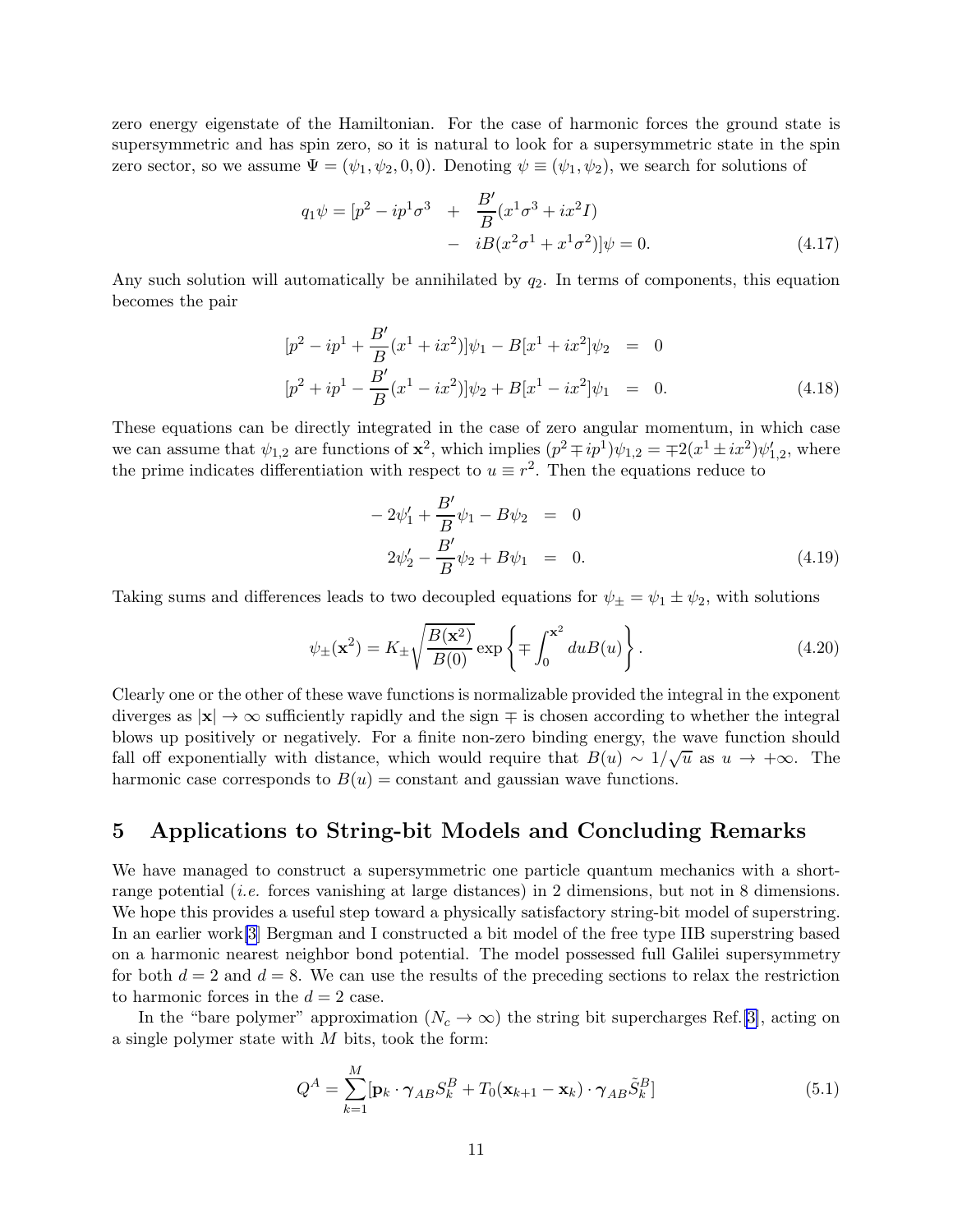Recalling the "shortcut" construction of the preceding section, we see that we can modify these supercharges by conjugating  $Q_1 + iQ_2$  with a nonunitary similarity transformation of the form

$$
V = \prod_{k} v((\mathbf{x}_{k+1} - \mathbf{x}_{k})^2, \tilde{S}_k)
$$
\n(5.2)

which will change the harmonic nearest neighbor potential to an essentially arbitrary one, and at the same time introduce terms into  $Q_A$  cubic in  $S, \overline{S}$ . This construction then defines a supersymmetric chain dynamics with short-range forces. The one particle quantum mechanics discussed in this paper can be used in the approximate calculational scheme developed in[[2](#page-16-0)]. The preservation of supersymmetry in this approximation scheme will automatically enforce the various subtractions necessary in passing to the continuum limit.

The reader may well wonder why we are so concerned to have short range bonding forces. After all, the continuum limit of the string-bit polymers should wash out the details of the bonding force, so why not be content with a harmonic one? This would probably be a satisfactory position if we were only interested in understanding free superstring and its *perturbative* interactions. But our real aim is a bit higher, namely to provide a physically sound basis for superstring theory using string-bits as building blocks. In other words, we want the dynamics of string-bits themselves to be physically sensible. From a non-perturbative point of view a bit in one piece of superstring can interact directly with one in another piece of superstring: a model of polymer bound states based solely on nearest neighbor interactions is an approximate description, albeit one that can be singled out by, for example, a  $1/N_c$  expansion. A harmonic force between nearest neighbor bits in a polymer would also, in higher approximations, be present between non-neighbor bits, including bits on different polymers. This would strongly violate one of the most fundamental physical properties of our world, cluster decomposition. While it is barely conceivable that delicate cancellations could be arranged to skirt this disaster, we think a much more satisfactory and robust resolution of the difficulty is to forbid the presence of such forces in the fundamental dynamics from the beginning. But then we are faced with the problems struggled with in this paper.

What can be said about our inability to extend our construction to  $d = 8$ , the critical dimension for superstring? Perhaps our range of search was too narrow. To broaden it we would have to allow the momentum to enter the supercharges in a more complicated way. Unfortunately, this greatly increases the technical complications in enforcing the superalgebra. Also one would have to guard against merely reproducing, after much labor, the trivial representation of the superalgebra described in the introduction. Using the methods of this paper, however, we can easily set up a dynamics with the degrees of freedom necessary for critical superstring, but with only that part of supersymmetry associated with the  $d = 2$  subspace realized. This might be completely satisfactory. After all, our physical world exists in 4 dimensional space-time, which corresponds to this  $d = 2$  subspace. The practical virtues of supersymmetry, namely an energy spectrum bounded from below and the enforcement of necessary cancellations, will be retained with such a partial realization of supersymmetry. Finally, any supersymmetry that remains has to be broken to account for the absence of supersymmetry in our world. Perhaps it is not such a tragedy if most of the supersymmetry of perturbative superstring were simply not present in the underlying dynamics, but is rather an artifact of perturbation theory.

Let's spell out this possibility in a little more detail. To focus on the supersymmetry we wish to preserve, cast the  $SO(8)$  superalgebra in the language of  $U(1) \times SU(4)$  where the  $U(1)$  factor describes rotations in the  $d = 2$  plane, and  $SU(4) \simeq SO(6)$  describes rotations in the remaining 6 directions (see, for example, Chapter 11 of [\[10](#page-16-0)]). Then the 8 hermitian supercharges  $Q^{\dot{a}}$  are replaced by four non-hermitian charges  $Q^A$ , where A labels the components of a 4 representation of  $SU(4)$ .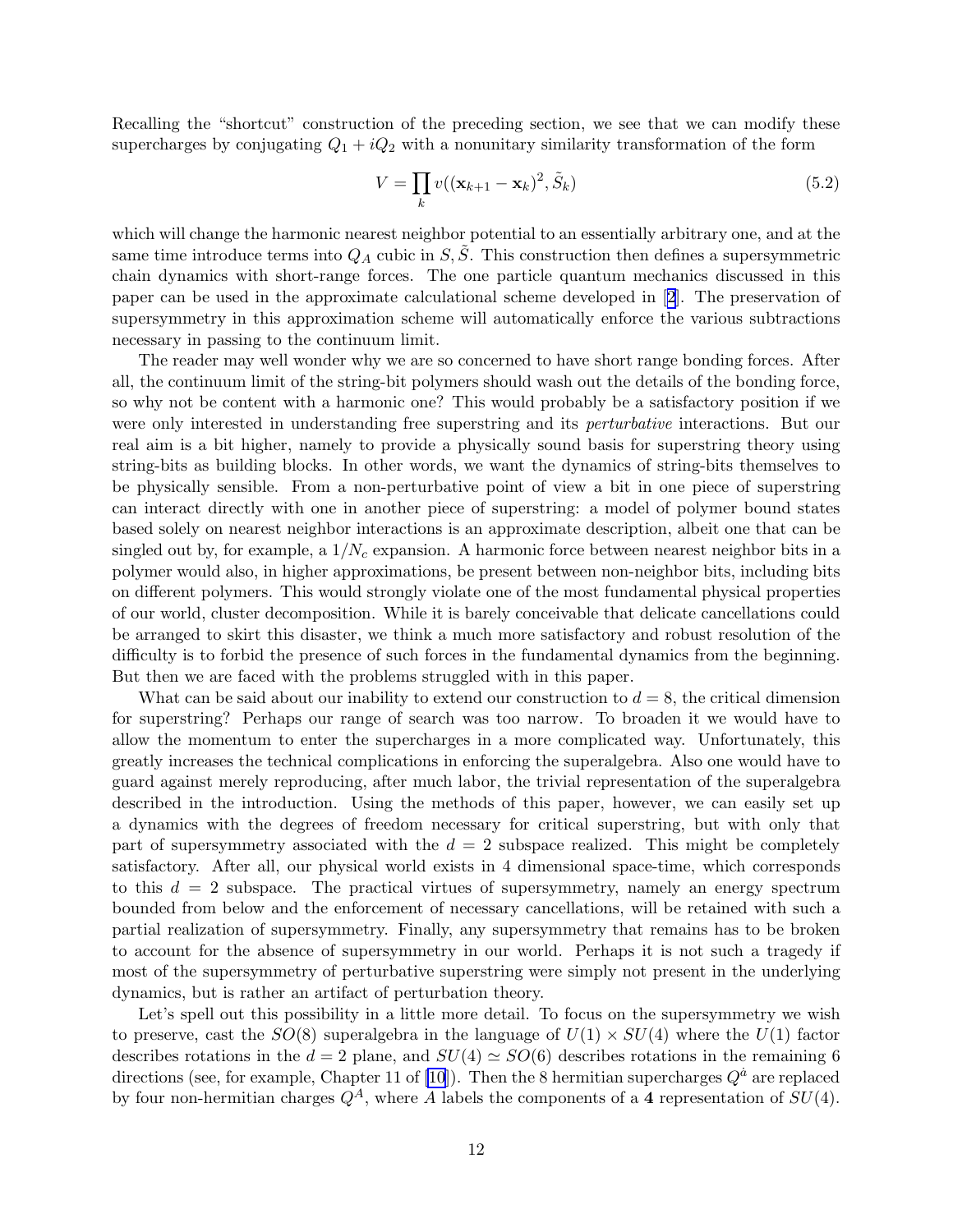<span id="page-13-0"></span>Then  $Q_A \equiv Q^{A\dagger}$  transforms as a  $\bar{4}$ . Then the  $SO(8)$  superalgebra takes on the appearance of an  $N = 4$  extended  $SO(2)$  superalgebra:

$$
\{Q^A, Q^B\} = 0 \qquad \{Q^A, Q_B\} = \delta_B^A H. \tag{5.3}
$$

With harmonic nearest neighbor forces this algebra is fully satisfied without difficulty. Modifying these forces to short range via the device of a nonunitary similarity transformation will only preserve the first of Eq.  $(5.3)$ . But breaking the  $SU(4)$  internal symmetry by singling out one direction, say  $Q \equiv Q^1$ , allows the specification of a dynamics

$$
H \equiv \{Q, Q^{\dagger}\}\tag{5.4}
$$

consistent with an  $N = 1$   $SO(2)$  supersymmetry. This would be the only vestige of supersymmetry present in the underlying dynamics.

Finally we must note that our task of incorporating  $d = 2$  supersymmetry into string-bit models is still far from completion. We have dealt with the dynamics of a "bare polymer" chain with only nearest neighbor interactions. This approximation arises in an  $N_c \to \infty$  limit of a second-quantized description,in which the fields are  $N_c \times N_c$  matrices, as discussed in [[3](#page-16-0)]. We have not dealt with the problem of extending the supersymmetry we have developed for the first-quantized chain Hamiltonian to the second quantized Hamiltonian. This is a non-trivial task we have yet to tackle.

### A The Case  $d = 4$

In this appendix we analyze the case of four dimensions which was not included in the main discussion because the supercharges must be nonhermitian, entailing several differences in detail. In four dimensions the Dirac matrices can be chosen to be

$$
\boldsymbol{\gamma} = \begin{pmatrix} \mathbf{0} & i\boldsymbol{\sigma} \\ -i\boldsymbol{\sigma} & \mathbf{0} \end{pmatrix} \qquad \boldsymbol{\gamma}^4 = \begin{pmatrix} 0 & I \\ I & 0 \end{pmatrix}, \tag{A.1}
$$

where we use bold-face to denote the first three components of a four-vector and plain type-face to denote all four components:  $x = (\mathbf{x}, x^4)$ . In this representation the chirality matrix is diagonal. We anticipate that the Weyl restriction is necessary for harmonic forces, so we let our spinor variables be two component from the beginning, and consider the following forms for supercharges:

$$
Q_{\dot{a}} = (p^4 - i\boldsymbol{\sigma} \cdot \mathbf{p})_{\dot{a}c} S^c + k(x^4 - i\boldsymbol{\sigma} \cdot \mathbf{x})_{\dot{a}c} \tilde{S}^c
$$
  
\n
$$
Q_{\dot{a}}^{\dagger} = (p^4 + i\boldsymbol{\sigma} \cdot \mathbf{p})_{c\dot{a}} S^{c\dagger} + k(x^4 + i\boldsymbol{\sigma} \cdot \mathbf{x})_{c\dot{a}} \tilde{S}^{c\dagger}
$$
\n(A.2)

The required superalgebra is then

$$
\{Q_{\dot{a}}, Q_{\dot{b}}\} = 0 \qquad \{Q_{\dot{a}}, Q_{\dot{b}}^{\dagger}\} = 4\delta_{\dot{a}\dot{b}}H. \tag{A.3}
$$

With harmonic forces, the first of Eq. (A.3) follows as a consequence of the following identity satisfied by Pauli matrices:

$$
\sigma_{ac} \cdot \sigma_{bd} - \delta_{ac}\delta_{bd} = 2\sigma_{\dot{a}\dot{b}}^2 \sigma_{cd}^2
$$
\n(A.4)

and the fact that  $\sigma^2$  is antisymmetric. The second of Eq. (A.3) requires a variant of this identity, easily derived by using  $\boldsymbol{\sigma}^T = -\sigma^2 \boldsymbol{\sigma} \sigma^2$ :

$$
\boldsymbol{\sigma}_{\dot{a}c} \cdot \boldsymbol{\sigma}_{d\dot{b}} + \delta_{\dot{a}c}\delta_{d\dot{b}} = 2\delta_{\dot{a}\dot{b}}\delta_{cd}.
$$
\n(A.5)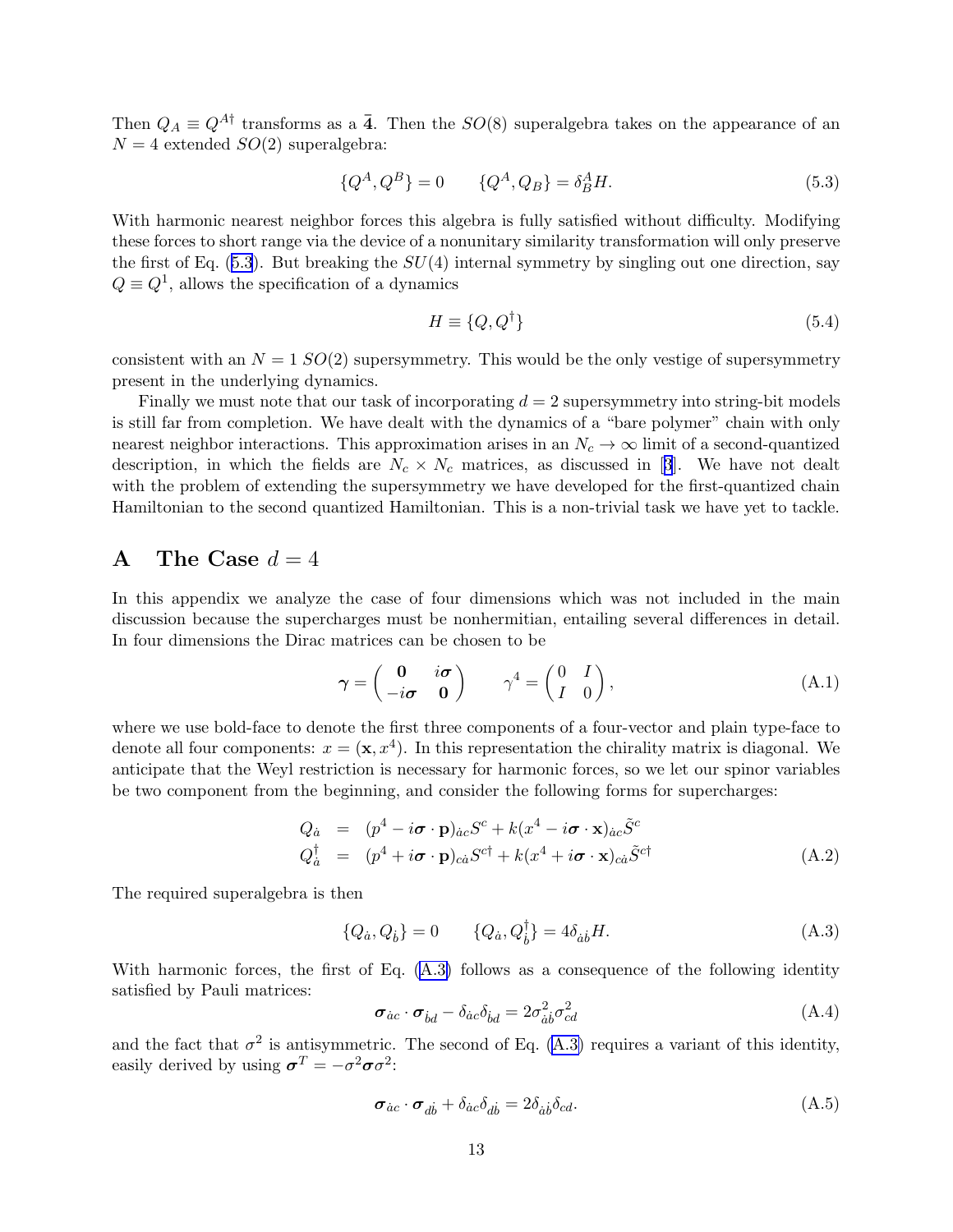The resulting supersymmetric oscillator Hamiltonian is

$$
H = \frac{1}{2}(p \cdot p + k^2 x \cdot x) - \frac{ik}{2}(S^c \tilde{S}^{c\dagger} - \tilde{S}^c S^{c\dagger}),
$$
\n(A.6)

where  $v \cdot v = \mathbf{v}^2 + (v^4)^2$  for a four-vector  $v$ .

Now we want to explore the possibility of replacing the harmonic force by a short-range one. In line with our main discussion we impose the *ansatz* that the momentum dependence of the supercharges is untouched

$$
Q_{\dot{a}} = (p^4 - i\boldsymbol{\sigma} \cdot \mathbf{p})_{\dot{a}c} S^c + \hat{Q}_{\dot{a}}(x, \tilde{S}, \tilde{S}^\dagger, S, S^\dagger). \tag{A.7}
$$

Just as in the main text, look first at the terms in the anticommutators linear in  $p$ . The first equation of Eq. [\(A.3\)](#page-13-0) implies

$$
\{S^{\dot{a}}, \hat{Q}_{\dot{b}}\} + \{S^{\dot{b}}, \hat{Q}_{\dot{a}}\} = 0
$$
  
\n
$$
\sigma_{\dot{a}c}^k \{S^c, \hat{Q}_{\dot{b}}\} + \sigma_{\dot{b}c}^k \{S^c, \hat{Q}_{\dot{a}}\} = 0.
$$
\n(A.8)

Putting $\dot{b} = \dot{a}$ , multiplying the second equation by  $\sigma_{d\dot{a}}^k$ , summing over k, and using Eq. ([A.5](#page-13-0)) and the first equation, leads to  $\{S^c, \hat{Q}_a\} = 0$ , *i.e.*  $\hat{Q}_a$  is independent of  $S^{\dagger}$ . Next the second equation of Eq. [\(A.3](#page-13-0)) implies

$$
\{S^{\dot{a}}, \hat{Q}_{\dot{b}}^{\dagger}\} + \{S^{\dot{b}\dagger}, \hat{Q}_{\dot{a}}\} = \delta_{\dot{a}\dot{b}}V^4
$$

$$
-i\sigma_{\dot{a}\dot{c}}^k \{S^c, \hat{Q}_{\dot{b}}^{\dagger}\} + i\sigma_{\dot{c}\dot{b}}^k \{S^{c\dagger}, \hat{Q}_{\dot{a}}\} = \delta_{\dot{a}\dot{b}}V^k.
$$
(A.9)

Putting  $\dot{b} = \dot{a}$ , multiplying the second equation by  $\sigma_{\dot{a}d}^k$ , summing over k, and using Eq. [\(A.4\)](#page-13-0), Eq. [\(A.5\)](#page-13-0) and the first equation, allows the determination of  $\{S^{ct}, \hat{Q}_a\}$  in terms of V. Repeating these manipulations, multiplying instead by  $\sigma_{da}^k$  determines  $\{S^c, \hat{Q}_a^{\dagger}\}$  in terms of V. The results are

$$
\{S^{c\dagger}, \hat{Q}_{\dot{a}}\} = \frac{1}{2} \delta_{\dot{a}c} V^4 - \frac{i}{2} \boldsymbol{\sigma}_{\dot{a}c} \cdot \mathbf{V}
$$
  

$$
\{S^c, \hat{Q}_{\dot{a}}^{\dagger}\} = \frac{1}{2} \delta_{\dot{a}c} V^4 + \frac{i}{2} \boldsymbol{\sigma}_{c\dot{a}} \cdot \mathbf{V}.
$$
 (A.10)

Since the left hand sides of these two equations are hermitian conjugates of one another, it follows that  $V^4$ , V are hermitian. Also the l.h.s side of the first is independent of  $S^{\dagger}$  and that of the second is independent of S, it follows that  $V^4$ , V are independent of both S and  $S^{\dagger}$ , and that  $\hat{Q}_a$  is at most linear in S. In summary, the p dependent terms of the superalgebra imply that  $Q_{\dot{a}}$  has the form

$$
Q_{\dot{a}} = (p^4 + A^4(x, \tilde{S}, \tilde{S}^{\dagger}) - i\boldsymbol{\sigma} \cdot (\mathbf{p} + \mathbf{A}(x, \tilde{S}, \tilde{S}^{\dagger}))_{\dot{a}c} S^c + M_{\dot{a}}(x, \tilde{S}, \tilde{S}^{\dagger}),
$$
\n(A.11)

a result entirely analogous to Eq.([3.10\)](#page-6-0).

Next we look at the momentum independent terms bilinear in  $S, S^{\dagger}$ . Isolating the bilinear terms in  $\{Q_{\dot{a}}, Q_{\dot{b}}^{\dagger}\}$  produces

$$
-\left\{i(\delta_{\dot a c} \sigma_{d \dot b}^k + \sigma_{\dot a c}^k \delta_{d \dot b})[D^4, D^k] + \sigma_{\dot a c}^k \sigma_{d \dot b}^l[D^k, D^l]\right\} S^{d\dagger} S^c,\tag{A.12}
$$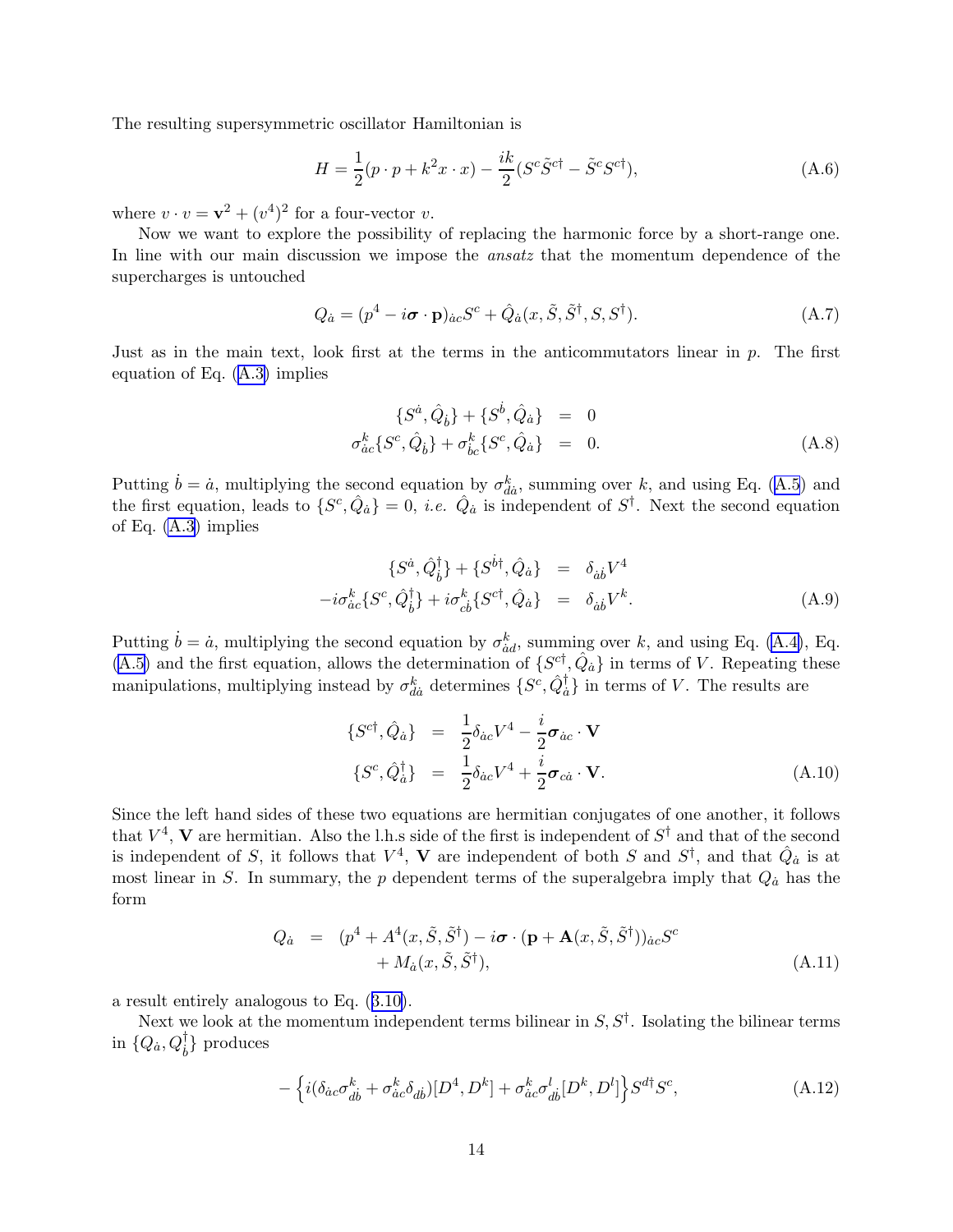where we have abbreviated  $D \equiv p + A$ . We require two Fierz style identities

$$
\sigma_{\dot{a}c}^{k} \sigma_{d\dot{b}}^{l} - \sigma_{\dot{a}c}^{l} \sigma_{d\dot{b}}^{k} = \delta_{\dot{a}\dot{b}} i\epsilon^{lkm} \sigma_{dc}^{m} + i\epsilon^{lmk} \sigma_{\dot{a}\dot{b}}^{m} \delta_{dc}
$$
\n
$$
\delta_{\dot{a}c} \sigma_{d\dot{b}}^{k} + \sigma_{\dot{a}c}^{k} \delta_{d\dot{b}} = \delta_{\dot{a}\dot{b}} \sigma_{dc}^{k} + \sigma_{\dot{a}\dot{b}}^{k} \delta_{dc}.
$$
\n(A.13)

The terms proportional to  $\delta_{\dot{a}\dot{b}}$  are compatible with the superalgebra, leaving the ones which must vanish:

$$
-i\sigma_{\dot{a}\dot{b}}^m \delta_{dc}([D^4, D^m] + \frac{1}{2} \epsilon^{lmk} [D^k, D^l]) = 0.
$$
 (A.14)

Since the three Pauli matrices are independent, the following three constraints must hold

$$
[D^4, D^m] + \frac{1}{2} \epsilon^{lmk} [D^k, D^l] = 0,
$$
\n(A.15)

which is just the statement that the antisymmetric "field strength"  $F^{\mu\nu}$  is self dual. The analysis of the bilinear tems in  $\{Q_a, Q_b\} = 0$  turns out to add no new constraints. The easiest way to see this is to use in place of  $Q_b$  the related operators

$$
(\sigma^2 Q)_b = (p^4 + A^4(x, \tilde{S}, \tilde{S}^\dagger) + i\boldsymbol{\sigma} \cdot (\mathbf{p} + \mathbf{A}(x, \tilde{S}, \tilde{S}^\dagger))_{db} (\sigma^2 S)^d + (\sigma^2 M)_b(x, \tilde{S}, \tilde{S}^\dagger),
$$
 (A.16)

so the bilinear terms in  $\{Q_a, (\sigma^2 Q)_b\}$  are identical to those in  $\{Q_a, Q_b^{\dagger}\}\$  with  $S^{d\dagger}S^c$  replaced by  $(\sigma^2 S)^d S^c$ . The one difference is that the terms proportional to  $\delta_{ab}$  must now also vanish. But they do because those terms involve the factor  $\sigma_{dc}^m(\sigma^2 S)^d S^c = -(\sigma^2 \sigma^m)_{dc} S^d S^c$  which vanishes identically because  $\sigma^2 \sigma^m$  are symmetric matrices. Thus we find that the case  $d=4$  is sort of intermediate between  $d = 2$  and  $d = 8$ : some but not all linear combinations of the components of F must vanish: F must be self-dual.

Assuming self-duality the anticommutators of supercharges reduce to

$$
\{Q_{\dot{a}}, (\sigma^2 Q)_{\dot{b}}\} = [M_{\dot{a}}, (D^4 + i\boldsymbol{\sigma} \cdot \mathbf{D})_{d\dot{b}}](\sigma^2 S)^d + [(\sigma^2 M)_{\dot{b}}, (D^4 - i\boldsymbol{\sigma} \cdot \mathbf{D})_{\dot{a}c}]S^c + \{M_{\dot{a}}, (\sigma^2 M)_{\dot{b}}\} = 0
$$
  

$$
\{Q_{\dot{a}}, Q_{\dot{b}}^{\dagger}\} = ((D^4)^2 + \mathbf{D}^2)\delta_{\dot{a}\dot{b}} + [M_{\dot{a}}, (D^4 + i\boldsymbol{\sigma} \cdot \mathbf{D})_{d\dot{b}}]S^{d\dagger} + [M_{\dot{b}}^{\dagger}, (D^4 - i\boldsymbol{\sigma} \cdot \mathbf{D})_{\dot{a}c}]S^c + \{M_{\dot{a}}, M_{\dot{b}}^{\dagger}\} = 4\delta_{\dot{a}\dot{b}}H. (A.17)
$$

The linear terms in  $S, S^{\dagger}$  must separately be proportional to  $\delta_{\dot{a}\dot{b}}$  in the second equation and must vanish in the first equation. From the second equation we conclude that

$$
[M_{\dot{a}}, (D^4 + i\boldsymbol{\sigma} \cdot \mathbf{D})_{d\dot{b}}] = \Psi_d \delta_{\dot{a}\dot{b}},
$$
\n(A.18)

which implies also its hermitian conjugate. Once this holds the corresponding linear terms in the first equation automatically vanish, as can be easily shown. Finally the terms independent of S imply

$$
\{M_{\dot{a}}, M_{\dot{b}}^{\dagger}\} = 4V\delta_{\dot{a}\dot{b}} \qquad \{M_{\dot{a}}, M_{\dot{b}}\} = 0. \tag{A.19}
$$

In summary, supersymmetric quantum mechanics in  $d = 4$  will be realized if solutions to Eq.  $(A.15)$ , Eq.  $(A.18)$ , and Eq.  $(A.19)$  can be found. In these equations M and A are allowed to depend only on the coordinates **x** and on the fermionic variables  $\tilde{S}, \tilde{S}^{\dagger}$ . We defer the search for such solutions and a study of their properties for a later time.